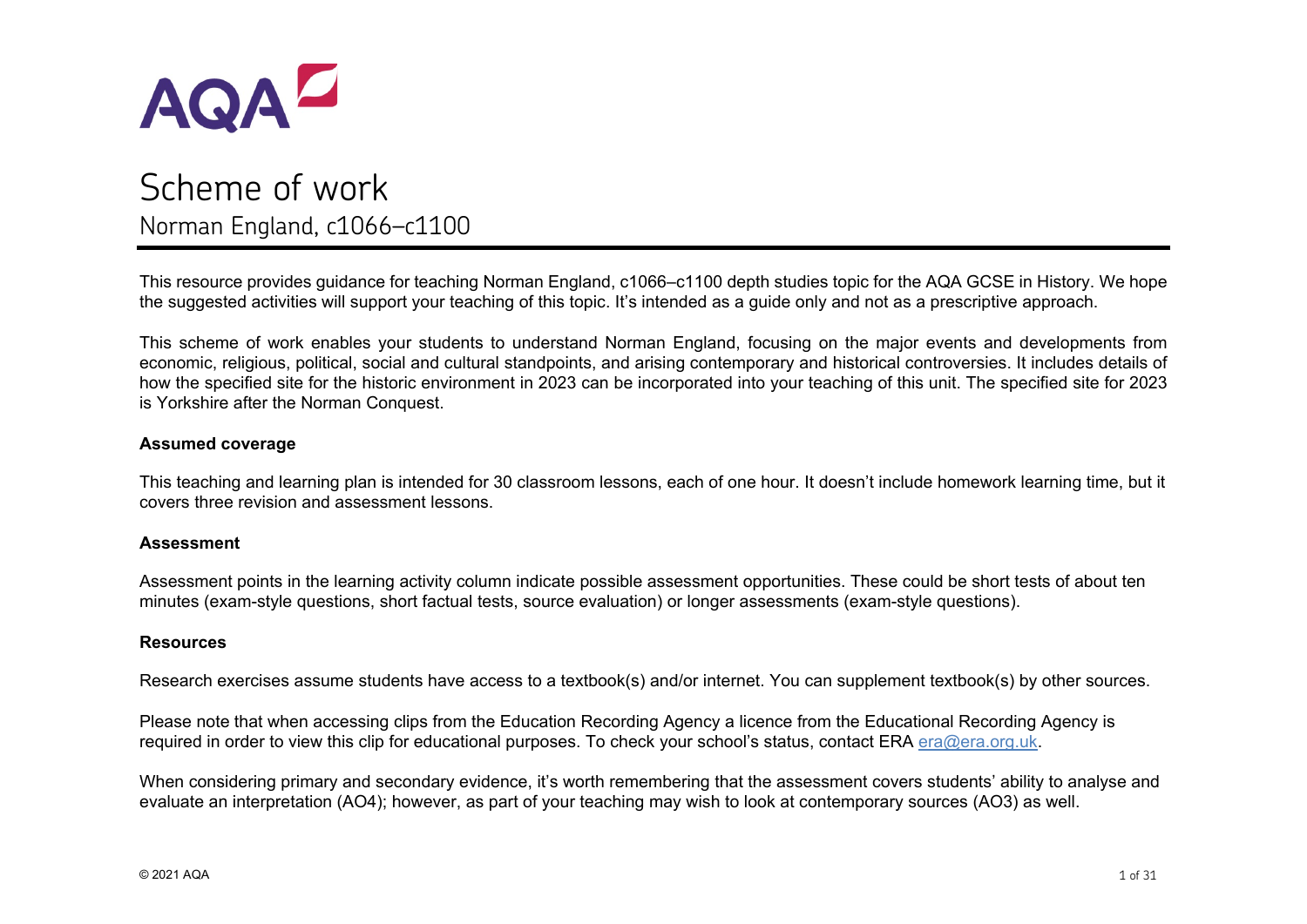# **Part one: The Normans: conquest and control**

#### **Causes of the Norman Conquest**

| Lesson<br>number | <b>Specification content</b>          | Guidance                                                                                                                                                                                                                                                                                                                                                                           | Learning activity                                                                                                                                                                                                                                                                                                                                                                                                                                                                                           | <b>Resources</b>                                                                                                                |
|------------------|---------------------------------------|------------------------------------------------------------------------------------------------------------------------------------------------------------------------------------------------------------------------------------------------------------------------------------------------------------------------------------------------------------------------------------|-------------------------------------------------------------------------------------------------------------------------------------------------------------------------------------------------------------------------------------------------------------------------------------------------------------------------------------------------------------------------------------------------------------------------------------------------------------------------------------------------------------|---------------------------------------------------------------------------------------------------------------------------------|
|                  | The death of Edward the<br>Confessor. | Your students need to<br>understand the key events of the<br>reign of Edward the Confessor in<br>stabilising the government of<br>England after the reigns of Cnut's<br>sons. They need to consider the<br>role of the key earls, especially<br>the power of the Godwin family.<br>An appreciation of the growing<br>threat from abroad Normandy<br>and Norway/Denmark is crucial. | Enquiry question: what was<br>the impact of the death of<br>Edward the Confessor?<br>Students research the reign<br>of Edward the Confessor and<br>produce a timeline of the key<br>events. Your students should<br>include the role of the<br>Godwin family.<br>Class debate on the actions<br>of Godwin senior in Dover<br>and Harold, son of Godwin in<br>Normandy.<br>Each student completes a<br>strengths, weaknesses,<br>opportunities and threats<br>(SWOT) analysis of England<br>in January 1066. | <b>Bayeux Tapestry.</b><br>Textbook.<br><b>Edward the Confessor.</b><br>The Witan and<br>government in Anglo-<br>Saxon England. |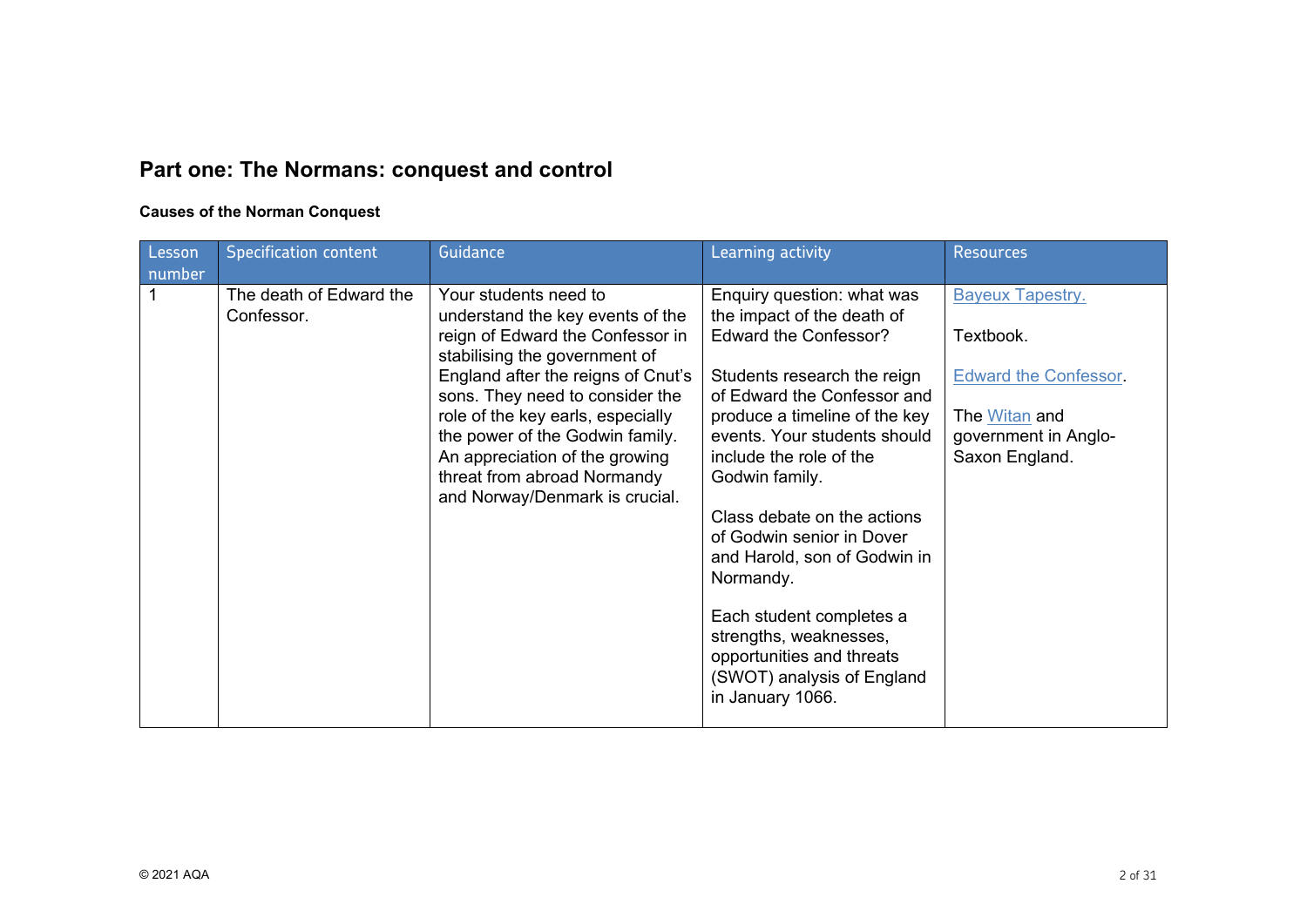| Lesson         | <b>Specification content</b> | Guidance                                                                                                                                                                                                                                                                                                                                                                                                                                                                                                                                                                                                                                                                                                                                                                                                                                               | Learning activity                                                                                                                                                                                                                                                                                                                                                                                                                                                                                                  | <b>Resources</b>                           |
|----------------|------------------------------|--------------------------------------------------------------------------------------------------------------------------------------------------------------------------------------------------------------------------------------------------------------------------------------------------------------------------------------------------------------------------------------------------------------------------------------------------------------------------------------------------------------------------------------------------------------------------------------------------------------------------------------------------------------------------------------------------------------------------------------------------------------------------------------------------------------------------------------------------------|--------------------------------------------------------------------------------------------------------------------------------------------------------------------------------------------------------------------------------------------------------------------------------------------------------------------------------------------------------------------------------------------------------------------------------------------------------------------------------------------------------------------|--------------------------------------------|
| number         |                              |                                                                                                                                                                                                                                                                                                                                                                                                                                                                                                                                                                                                                                                                                                                                                                                                                                                        |                                                                                                                                                                                                                                                                                                                                                                                                                                                                                                                    |                                            |
| $\overline{2}$ | The claimants and claims     | Your students need to understand the<br>strength of the claim for the main<br>protagonists. It's also important for                                                                                                                                                                                                                                                                                                                                                                                                                                                                                                                                                                                                                                                                                                                                    | Enquiry question: who<br>had the strongest claim<br>to the crown?                                                                                                                                                                                                                                                                                                                                                                                                                                                  | Harold Godwinson.<br>Textbook.             |
|                |                              | your students to realise that there were<br>no established patterns for inheriting<br>the crown as it didn't automatically go<br>the eldest son. You should explore<br>other ways someone could place a<br>claim using the main protagonists.<br>Students should consider factors such<br>as:<br>the wishes of the king (including<br>$\bullet$<br>his last words)<br>the selection/election of the<br>$\bullet$<br>leading nobles<br>the armed strength of a claimant.<br>$\bullet$<br>You should cover the following<br>protagonists:<br>Hardrada (his link the claim<br>$\bullet$<br>through Harthacanute's promise<br>to Magnus of Norway).<br>William (his link to the claim<br>$\bullet$<br>through family, papal support and<br>Harold's promise).<br>Harold (his link to Edward's<br>$\bullet$<br>death-bed choice and support<br>from Witan). | Students select who<br>they believe had the<br>best claim to the crown<br>using a biography of<br>each claimant. They<br>should use the<br>biography to make<br>notes for the class<br>debate.<br>Divide your class into<br>four teams, each<br>representing one of the<br>claimants. Students<br>collate their arguments<br>and present their views<br>to the other teams.<br>As a class, end with a<br>simple table to collect<br>information on each<br>claimant - use key<br>criteria in 'guidance'<br>column. | The character of William<br>the Conqueror. |
|                |                              | Edgar Atheling (his link to the<br>٠<br>claim through Edmund Ironside).                                                                                                                                                                                                                                                                                                                                                                                                                                                                                                                                                                                                                                                                                                                                                                                |                                                                                                                                                                                                                                                                                                                                                                                                                                                                                                                    |                                            |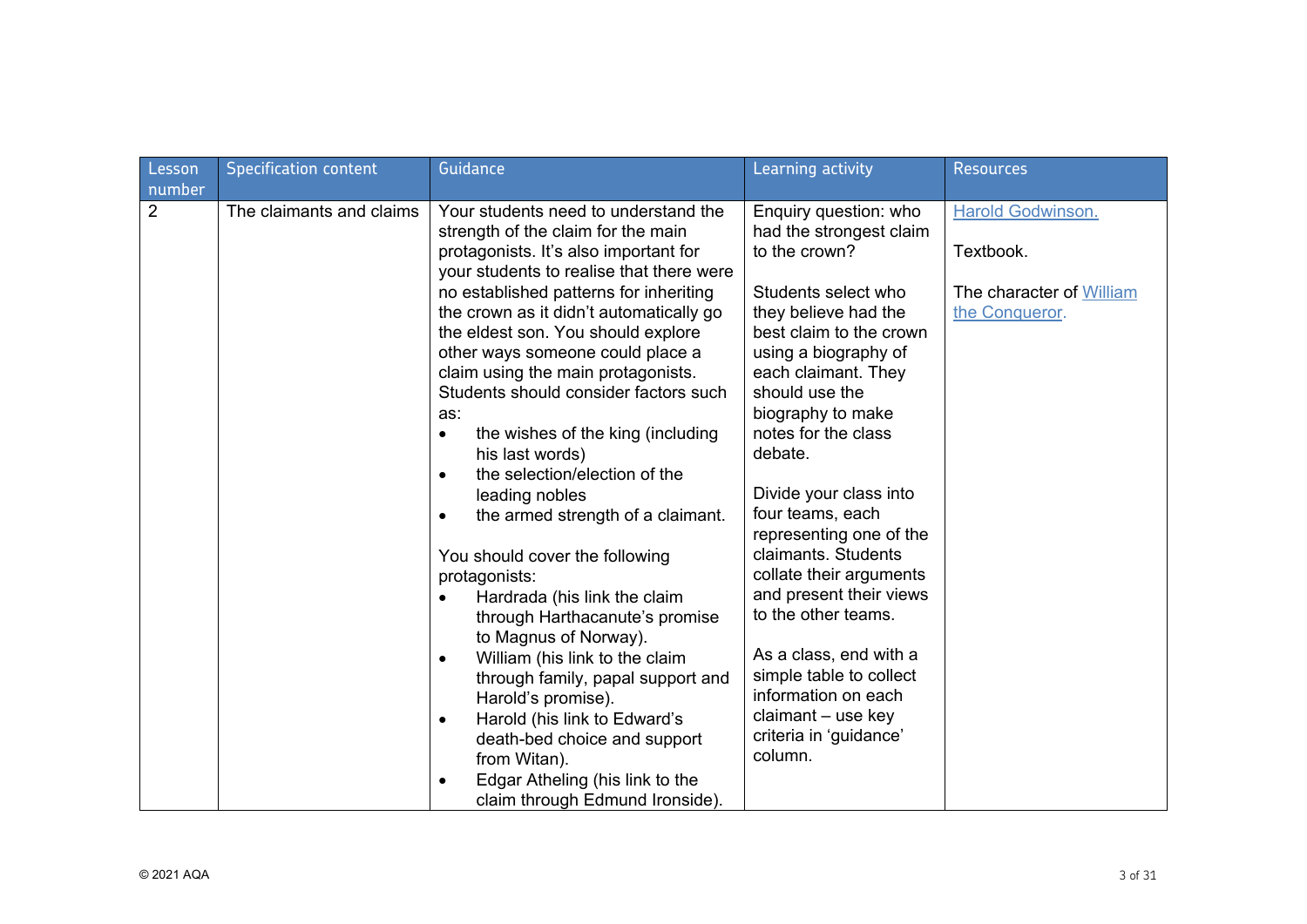## **Military aspects**

| Lesson<br>number | <b>Specification content</b>                | Guidance                                                                              | Learning activity                               | <b>Resources</b>                     |
|------------------|---------------------------------------------|---------------------------------------------------------------------------------------|-------------------------------------------------|--------------------------------------|
| 3                | <b>Battle of Stamford</b><br>$\bullet$      | This lesson gives you an opportunity to                                               | You should start the                            | <b>Battle details</b>                |
|                  | Bridge.<br>Battle of Hastings.<br>$\bullet$ | develop your students' understanding of<br>the Battle of Stamford Bridge and to       | lesson by revisiting<br>Harold Hardrada's claim | worksheet.                           |
|                  | Military tactics.<br>$\bullet$              | explore military tactics and innovations.                                             | to the throne of England.                       | <b>Gate Fulford.</b>                 |
|                  | Military<br>$\bullet$<br>innovations,       | You can also use this lesson to provide<br>greater context to the Battle of Hastings. | Students use a copy of a                        | <b>Stamford Bridge.</b>              |
|                  | including cavalry.                          |                                                                                       | map to place notes on                           |                                      |
|                  |                                             | Your students need to understand who<br>supported Harold Hardrada; his previous       | Harold's allies and his<br>plan.                | [nb download pdfs of<br>battle site] |
|                  |                                             | military experience and therefore the fact                                            |                                                 |                                      |
|                  |                                             | that victory for Godwinson at Stamford                                                | They should record the                          | Textbook, map, internet              |
|                  |                                             | Bridge ended the Viking threat to<br>England for good.                                | events of the Battle of<br>Gate Fulford in      | research.                            |
|                  |                                             |                                                                                       | sequence around the                             | <b>BBC</b> collections of clips      |
|                  |                                             | Students must appreciate the tactics<br>used by both armies so they can               | map and do the same<br>for the Battle of        | about 1066 era                       |
|                  |                                             | compare them with tactics at Hastings.                                                | Stamford Bridge.                                |                                      |
|                  |                                             | You could compare and contrast                                                        | Students should identify                        |                                      |
|                  |                                             | Stamford Bridge with the Battle of Gate                                               | the differences between                         |                                      |
|                  |                                             | Fulford to deepen your students'<br>understanding of why Stamford Bridge              | the two battles<br>(worksheet) and why          |                                      |
|                  |                                             | was an Anglo-Saxon victory.                                                           | Stamford Bridge was an                          |                                      |
|                  |                                             |                                                                                       | Anglo-Saxon victory.                            |                                      |
|                  |                                             | Develop your students' appreciation of<br>the distances travelled by Godwinson's      | To end, explain the                             |                                      |
|                  |                                             | army as this will help their understanding                                            | outcome of the battle                           |                                      |
|                  |                                             | of the Battle of Hastings.                                                            | (worksheet).                                    |                                      |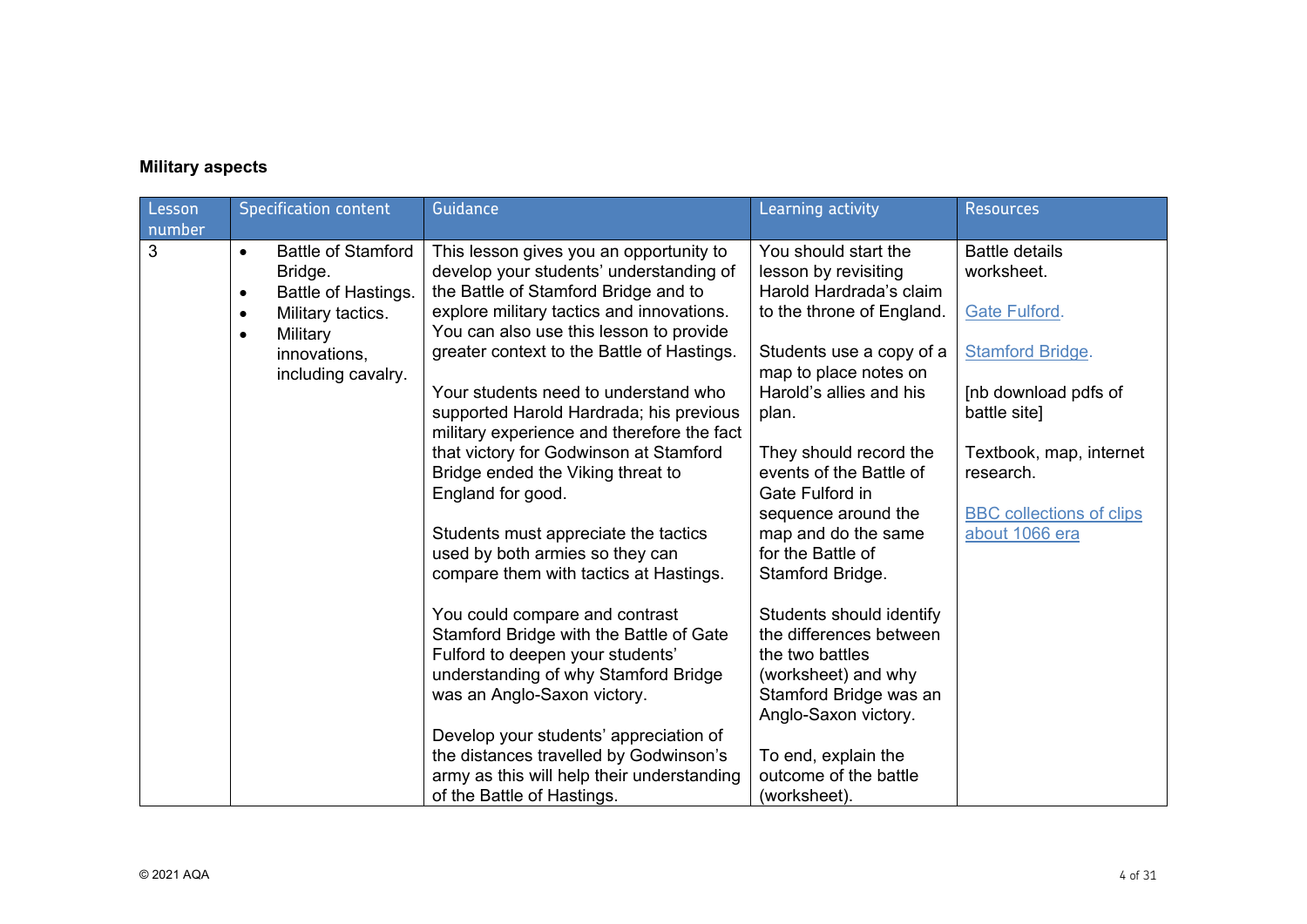| Lesson            | <b>Specification content</b>                                                                                                                                      | Guidance                                                                                                                                                                                                                                                                                                                                                                                                                                                                                                                                                                                                                                                                                                                                                                                                                                                                                           | Learning activity                                                                                                                                                                                                                                                                                                                                                                                                                                                                                                                   | <b>Resources</b>                                                                                                                                                                                                                                                                                                                                                                                                                                                                                                                                                    |
|-------------------|-------------------------------------------------------------------------------------------------------------------------------------------------------------------|----------------------------------------------------------------------------------------------------------------------------------------------------------------------------------------------------------------------------------------------------------------------------------------------------------------------------------------------------------------------------------------------------------------------------------------------------------------------------------------------------------------------------------------------------------------------------------------------------------------------------------------------------------------------------------------------------------------------------------------------------------------------------------------------------------------------------------------------------------------------------------------------------|-------------------------------------------------------------------------------------------------------------------------------------------------------------------------------------------------------------------------------------------------------------------------------------------------------------------------------------------------------------------------------------------------------------------------------------------------------------------------------------------------------------------------------------|---------------------------------------------------------------------------------------------------------------------------------------------------------------------------------------------------------------------------------------------------------------------------------------------------------------------------------------------------------------------------------------------------------------------------------------------------------------------------------------------------------------------------------------------------------------------|
| number<br>4 and 5 | Battle of Hastings.<br>$\bullet$<br>Anglo-Saxon and<br>$\bullet$<br>Norman tactics.<br>Military<br>$\bullet$<br>innovations,<br>including cavalry<br>and castles. | This is an opportunity to explore:<br>the key events and developments<br>of the Battle of Hastings<br>to identify key military tactics and<br>$\bullet$<br>innovations<br>to understand the reasons why the<br>$\bullet$<br>Normans won the battle.<br>Students should understand the<br>differences between William's army of<br>Normans and mercenaries and Harold's<br>fyrd and the impact this had on the<br>outcome.<br>Students should begin to try to<br>understand the significance of key<br>features of the battle in determining the<br>outcome of the battle, such as:<br>size of the two armies<br>$\bullet$<br>size of the battlefield, topography,<br>$\bullet$<br>distinctive features<br>luck/accident<br>$\bullet$<br>position of the armies in relation to<br>$\bullet$<br>the features of the battlefield<br>leadership<br>$\bullet$<br>communication<br>$\bullet$<br>tactics. | Enquiry question: why<br>did the Normans win the<br><b>Battle of Hastings?</b><br>Start the lesson with a<br>revision and walk-<br>through of Harold's<br>journey to Hastings, and<br>the background to arrival<br>of both armies at the<br>battlefield.<br>Brief video account of<br>battle.<br>Students use a map of<br>Hastings to record the<br>positions and<br>composition of each of<br>the armies ie William's<br>army had (archers,<br>infantry and cavalry)<br>against Harold's (shield<br>wall, Housecarls and<br>fyrd). | <b>AQA Historic</b><br><b>Environment Resource</b><br>Pack 2020 for The Battle<br>of Hastings; Background<br>information in resource<br>pack, Resource A.<br>Textbook.<br>Introductory brief clip to<br>Hastings.<br>The Battle of Hastings.<br>Differences between the<br>armies shown in<br>Resource J.<br>Blank map - use the<br><b>Battlefields Trust site for</b><br>the location of Hastings<br>battle site.<br>The Hastings battle site<br><b>AQA Historic</b><br><b>Environment Resource</b><br>Pack 2020 for The Battle<br>of Hastings, Resources<br>$B-G$ |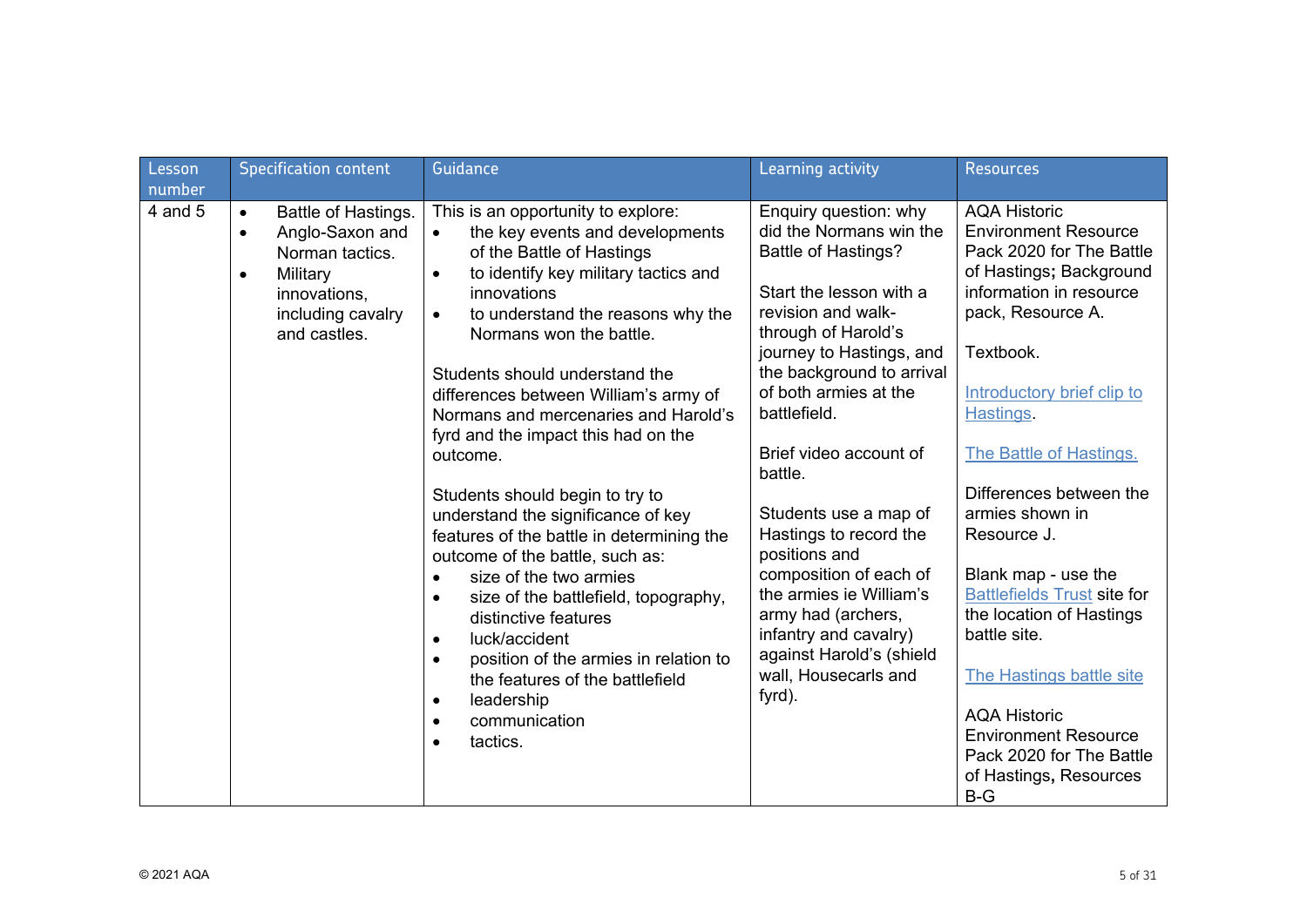| Lesson<br>number     | <b>Specification content</b> | Guidance                                                                                                                                                                                        | Learning activity                                                                                                                                                                                                                                                                                                                                                                                                                                                                                                                                                                                                                                                         | <b>Resources</b>                                                                                                            |
|----------------------|------------------------------|-------------------------------------------------------------------------------------------------------------------------------------------------------------------------------------------------|---------------------------------------------------------------------------------------------------------------------------------------------------------------------------------------------------------------------------------------------------------------------------------------------------------------------------------------------------------------------------------------------------------------------------------------------------------------------------------------------------------------------------------------------------------------------------------------------------------------------------------------------------------------------------|-----------------------------------------------------------------------------------------------------------------------------|
| 4 and 5<br>continued |                              | Students may be asked to consider<br>whether a more appropriate question is,<br>'why did the Anglo-Saxons lose the<br>battle of Hastings?' rather than 'why did<br>the Normans win the battle?' | Using images $B - G$ ,<br>students create a short,<br>captioned PowerPoint<br>presentation to explain<br>key moments in the<br>fighting.<br>Students construct a<br>spider diagram to show<br>the links between<br>different factors<br>determining the outcome<br>of the battle.<br>Enquiry question: why<br>did the Normans win the<br><b>Battle of Hastings?</b><br>Class debate: why did<br>the Normans win the<br>battle?<br>Students might<br>consolidate their<br>understanding by writing<br>a short essay of no more<br>than 330 words to<br>explain their view. This<br>may be used as a<br>revision exercise to be<br>summarised in no more<br>than 100 words. | Resources I, K, and L.<br>Textbook.<br><b>Contemporary Norman</b><br>accounts, popular<br>representations of the<br>battle. |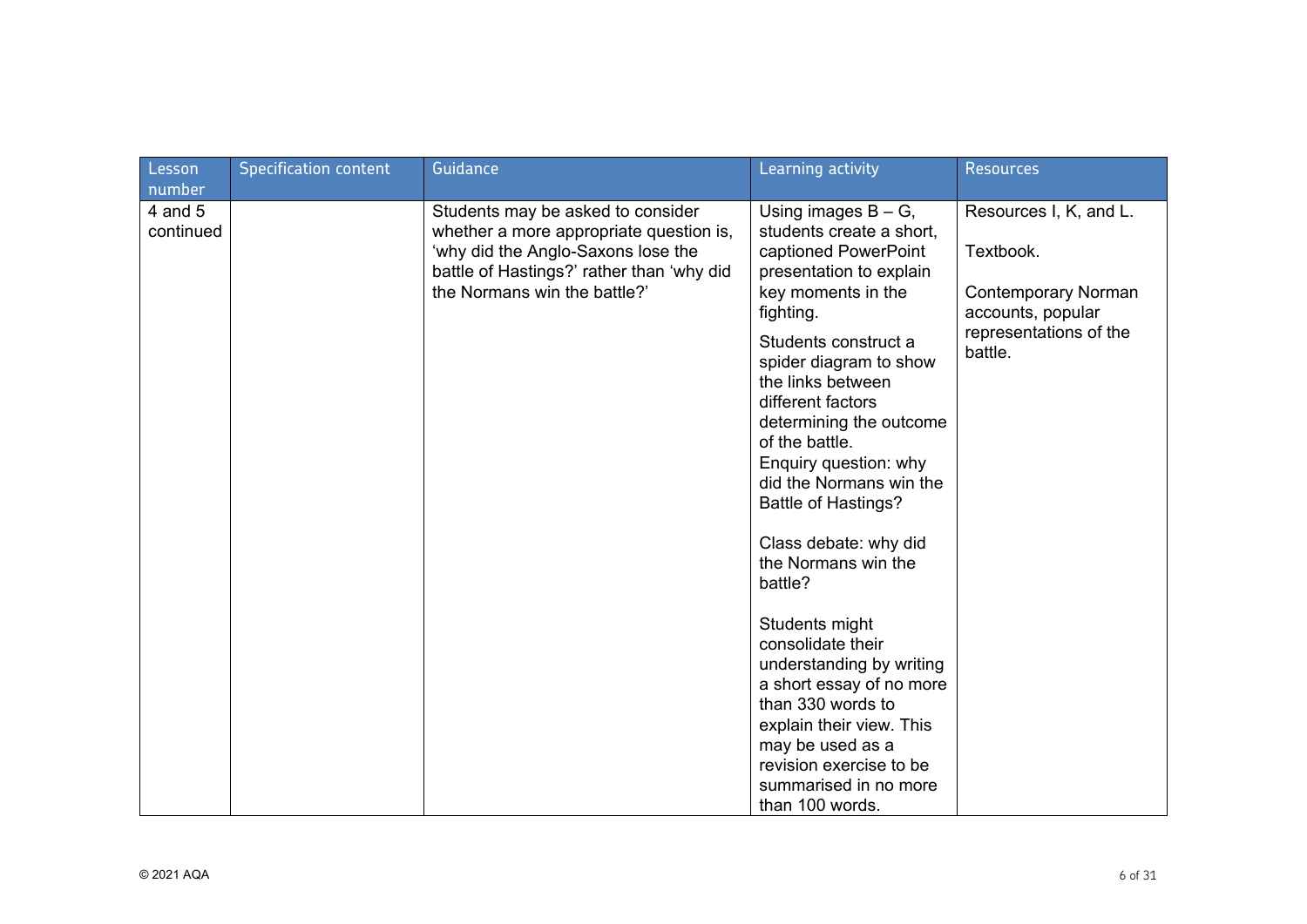| Lesson<br>number | <b>Specification content</b>                | Guidance                                                                                                                                                                                                                                                                                                                                                                                                                                                                                                                                                                                                                                                                                                                                                                                                                          | Learning activity                                                                                                                                                                                                                                                                                                                                                                                                                                                                                                                 | <b>Resources</b>                                                                                                                                                                                                                                                                                                                                                                                                                                                         |
|------------------|---------------------------------------------|-----------------------------------------------------------------------------------------------------------------------------------------------------------------------------------------------------------------------------------------------------------------------------------------------------------------------------------------------------------------------------------------------------------------------------------------------------------------------------------------------------------------------------------------------------------------------------------------------------------------------------------------------------------------------------------------------------------------------------------------------------------------------------------------------------------------------------------|-----------------------------------------------------------------------------------------------------------------------------------------------------------------------------------------------------------------------------------------------------------------------------------------------------------------------------------------------------------------------------------------------------------------------------------------------------------------------------------------------------------------------------------|--------------------------------------------------------------------------------------------------------------------------------------------------------------------------------------------------------------------------------------------------------------------------------------------------------------------------------------------------------------------------------------------------------------------------------------------------------------------------|
| $6$ and $7$      | Military innovations,<br>including castles. | Overall, students should consider the<br>following aspects:<br>What were the key features of a<br>$\bullet$<br>Norman castle?<br>Why were they built?<br>$\bullet$<br>What were their short and long-<br>$\bullet$<br>term roles or function in Norman<br>England?<br>This lesson will consider early Norman<br>castles. Contrast them with castles in the<br>Anglo-Saxon period so they can<br>appreciate the impact Norman castles<br>had on England.<br>Introduce students to a changing role for<br>Norman castles. Simple Motte and<br>Bailey castles were used during the<br>early phase of the conquest as safe<br>places for Norman troops and later as a<br>way of impressing Norman authority on<br>the local population. Consider the<br>location of Norman castles - where they<br>were built initially and later on. | Enquiry question: Why<br>did the Normans build<br>castles?<br>and/or<br>What role did castles<br>play in Norman<br>England?<br>Revisit knowledge of<br>medieval castles from<br>KS3 with focus on motte<br>and bailey castles. Use<br>an image of M&B castle<br>to show the main<br>features.<br>Students research the<br>similarities and<br>differences of Anglo-<br>Saxon and Norman<br>castles. Students may<br>construct a simple table<br>which compares the<br>features of Anglo-Saxon<br>with those of Norman<br>castles. | Useful material is<br>included in the AQA<br><b>Historic Environment</b><br>Resource Pack 2021, for<br>the White Tower.<br>Video on the purpose of<br>castles.<br>Norman castles<br><b>Norman Motte &amp; Bailey</b><br>castles<br>Life in a Norman castle<br>Castle design<br><b>White Tower, Tower of</b><br>London<br><b>Textbook</b><br><b>Norman Castles and</b><br><b>Control</b><br><b>Burh map</b><br>Norman castles map<br>(pdf)<br><b>Locations of castles</b> |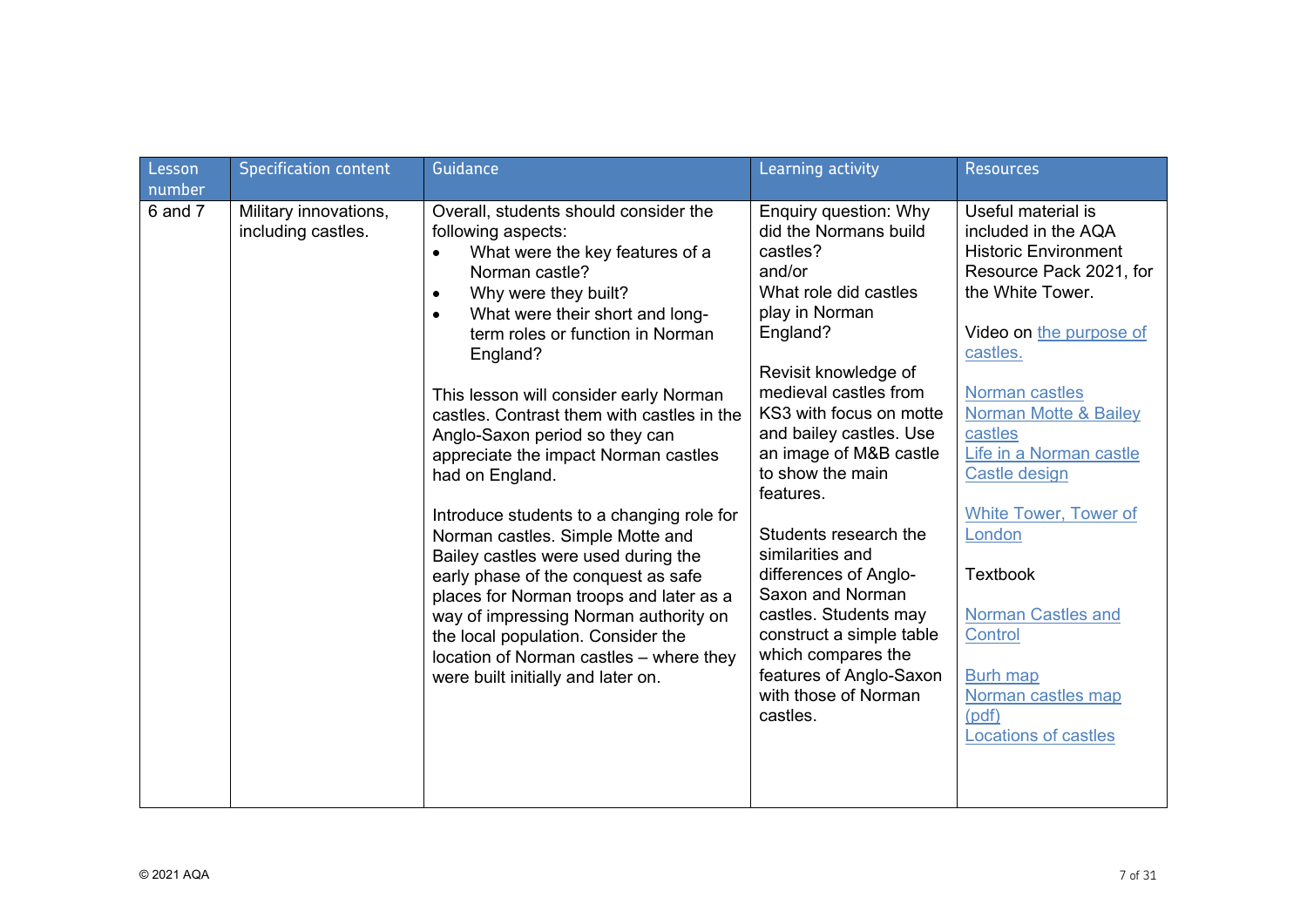| Lesson                         | <b>Specification content</b> | Guidance                                                                                                                                                                                                                                                                                                         | Learning activity                                                                                                                                                                                                                                                                                                                                                                       | <b>Resources</b>                                                                                                                                                                 |
|--------------------------------|------------------------------|------------------------------------------------------------------------------------------------------------------------------------------------------------------------------------------------------------------------------------------------------------------------------------------------------------------|-----------------------------------------------------------------------------------------------------------------------------------------------------------------------------------------------------------------------------------------------------------------------------------------------------------------------------------------------------------------------------------------|----------------------------------------------------------------------------------------------------------------------------------------------------------------------------------|
| number<br>6 and 7<br>continued |                              | How the Normans used castles in the<br>early conquest of England. (For<br>example, (i) used in southern England to<br>scare Harold's land, (ii) the role of<br>castles in the Sussex Rapes to secure<br>communications with Normandy, (iii)<br>construction of Hastings Castle<br>(evidence in Bayeux Tapestry). | Give your students a<br>map of castles before<br>1066 and after 1066.<br>Where did the Normans<br>build castles? What<br>does the map tell us<br>about the changes<br>brought about by the<br>Normans?<br>Students consider a<br>series of statements<br>about the reasons for<br>the location of castles.<br>Students have to find<br>evidence to prove or<br>disprove the statements. | Statement worksheet<br>about the location of<br>castles.<br><b>AQA Historic</b><br><b>Environment Resource</b><br>Pack 2019, for Pevensey<br>Castle also has useful<br>material. |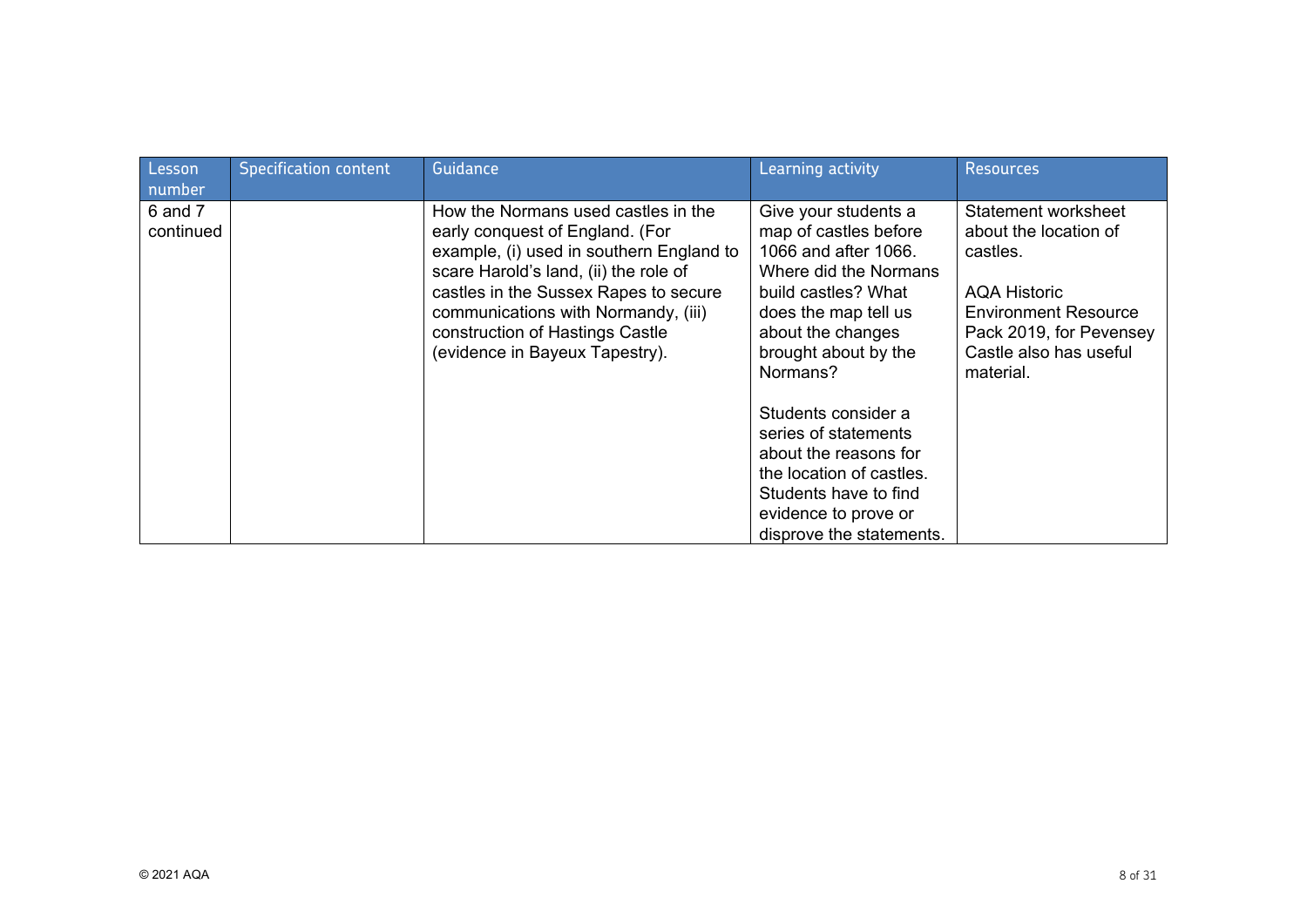| <b>Establishing and maintaining control</b> |  |  |
|---------------------------------------------|--|--|
|---------------------------------------------|--|--|

| Lesson<br>number | <b>Specification content</b>                                                  | Guidance                                                                                                                                                                                                                                                                                                                                                                                                                                                                                                                                                                                                   | Learning activity                                                                                                                                                                                                                                                                                                                                                                                                                                                                                                                                                                                                                                                                                                             | <b>Resources</b>                                                                                                                                                                                                                                                                                                                                                                                                                               |
|------------------|-------------------------------------------------------------------------------|------------------------------------------------------------------------------------------------------------------------------------------------------------------------------------------------------------------------------------------------------------------------------------------------------------------------------------------------------------------------------------------------------------------------------------------------------------------------------------------------------------------------------------------------------------------------------------------------------------|-------------------------------------------------------------------------------------------------------------------------------------------------------------------------------------------------------------------------------------------------------------------------------------------------------------------------------------------------------------------------------------------------------------------------------------------------------------------------------------------------------------------------------------------------------------------------------------------------------------------------------------------------------------------------------------------------------------------------------|------------------------------------------------------------------------------------------------------------------------------------------------------------------------------------------------------------------------------------------------------------------------------------------------------------------------------------------------------------------------------------------------------------------------------------------------|
| 8                | The Harrying of the<br>$\bullet$<br>North.<br>Revolts 1067-1075.<br>$\bullet$ | This lesson helps develop<br>students' understanding of how<br>the Normans established and<br>maintained control. It also<br>allows students to consider the<br>nature and success of the<br>resistance to the Norman<br>conquest.<br>Students should be able to<br>locate where the major<br>rebellions took place, who was<br>involved and what the outcome<br>was.<br>They should also be able to<br>form an opinion on why William<br>was ultimately successful.<br>Reasons will include:<br>lack of unified opposition<br>methods used by William<br>$\bullet$<br>quality of opposition.<br>$\bullet$ | Enquiry question: how did<br>William establish control of<br>England?<br>Start by assessing the<br>position William was in after<br>the Battle of Hastings. As a<br>class, make a list of his<br>strengths and weaknesses,<br>where any threats may come<br>from and any opportunities<br>that you can see.<br>Students should record what<br>happened in each revolt,<br>using a map of England with<br>the appropriate regions<br>marked on it. You can give<br>them the following revolts:<br>1067 Hereford<br>$\bullet$<br>1068 Exeter<br>$\bullet$<br>1068 Mercia<br>$\bullet$<br><b>1068 York</b><br>$\bullet$<br>1069 York<br>$\bullet$<br>1069 Harrying of the<br><b>North</b><br>1069 South West<br>1069 East Anglia | The aftermath of the<br>battle.<br><b>AQA Historic Environment</b><br>Resource Pack 2023, for<br>Yorkshire after the<br>Norman Conquest:<br>Background information<br>and timeline.<br>Textbook.<br><b>Background clip to the</b><br>Harrying of the North.<br>Revision clip on the<br><b>Norman Conquest in</b><br>'Rulers & Ruled'<br>Resources relating to<br>each revolt.<br><b>Hereward the Wake</b><br><b>Timeline of Norman Britain</b> |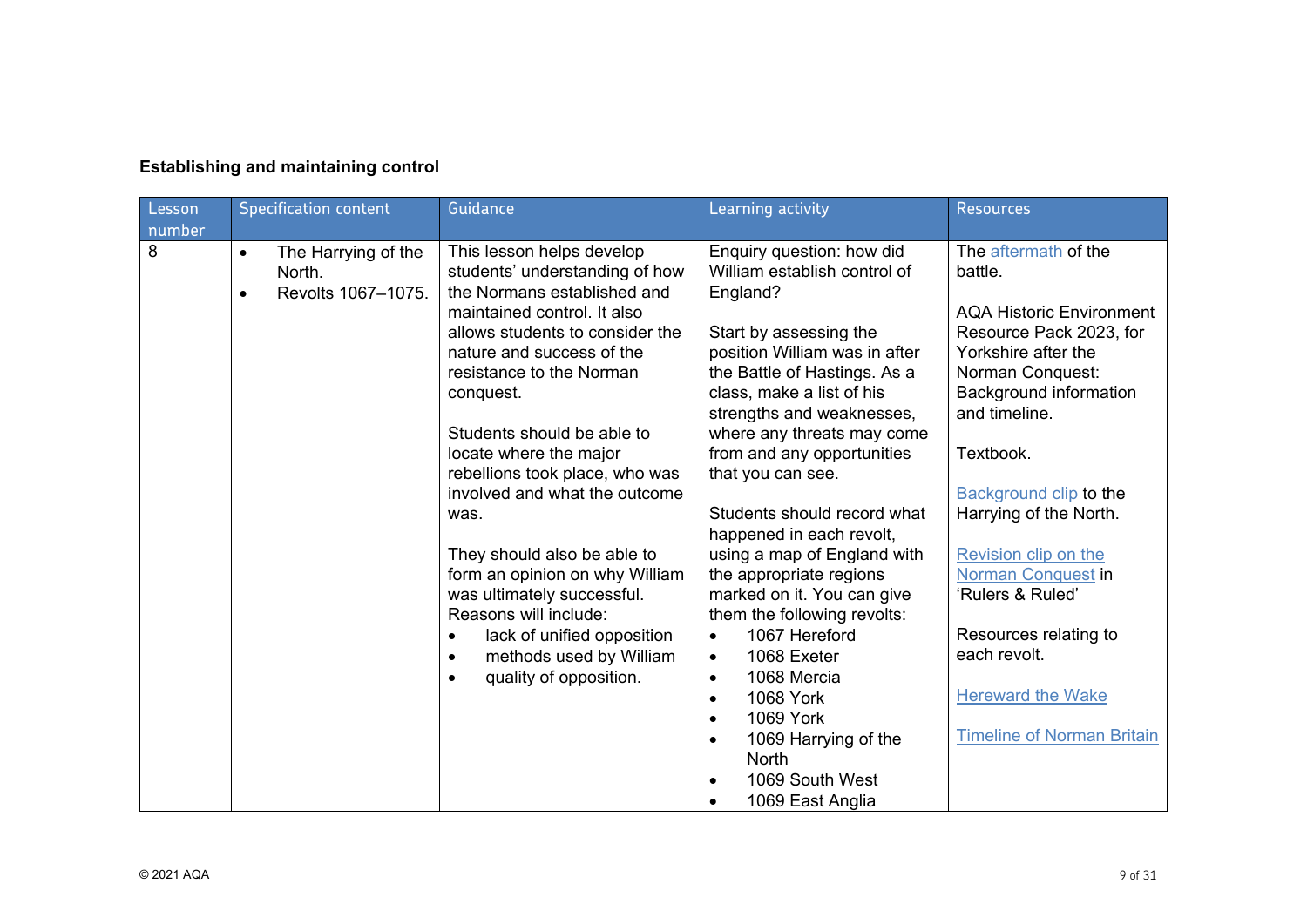| Lesson                   | <b>Specification content</b>                             | Guidance                                                                                                                                                                                                                                                                                                                                                                                                                                                                                                                                                                                                                | Learning activity                                                                                                                                                                                                                                                                                                                           | <b>Resources</b>                                                                                                                                                                                                                                   |
|--------------------------|----------------------------------------------------------|-------------------------------------------------------------------------------------------------------------------------------------------------------------------------------------------------------------------------------------------------------------------------------------------------------------------------------------------------------------------------------------------------------------------------------------------------------------------------------------------------------------------------------------------------------------------------------------------------------------------------|---------------------------------------------------------------------------------------------------------------------------------------------------------------------------------------------------------------------------------------------------------------------------------------------------------------------------------------------|----------------------------------------------------------------------------------------------------------------------------------------------------------------------------------------------------------------------------------------------------|
| number<br>8<br>continued |                                                          |                                                                                                                                                                                                                                                                                                                                                                                                                                                                                                                                                                                                                         | 1072 Scotland<br>$\bullet$<br>1075 Revolt of the earls<br>$\bullet$<br>Remind your students to<br>$\bullet$<br>consider:<br>Who was involved?<br>$\bullet$<br>How did William subdue<br>the revolt?<br>As a class, conclude by<br>assessing William's position in<br>1075, compare to his position<br>in 1066.                              | Newspaper templates are<br>useful.                                                                                                                                                                                                                 |
| 9                        | The Harrying of the<br><b>North</b><br>Revolts 1067-1075 | Lesson 9 should focus on the<br>importance of northern England<br>and Yorkshire to securing the<br>Norman conquest.<br>It can be instructive to study the<br>reign of King Malcolm III<br>(Malcolm Canmore) of Scotland<br>$(1058 - 1093)$ to understand<br>Scottish ambition and recognise<br>the Scandinavian threat.<br>(Canmore translates from the<br>Gaelic as Great Chief). It's<br>important that students<br>understand (i) the connections<br>between Malcolm and the North<br>of England, (ii) the leading<br>English/Norman/Scandinavian<br>families, and (iii) his role in<br>revolts against the Normans. | Enquiry question: Why was<br>the North of England<br>important to the Normans?<br>Annotate map with points<br>about the strategic and<br>political value of the North of<br>England.<br>Students can research a brief<br>biography/fact file to be<br>presented in a format of their<br>choosing, provided it covers<br>the points (i-iii). | <b>AQA Historic Environment</b><br>Resource Pack 2023, for<br>Yorkshire after the<br>Norman Conquest:<br>Background information,<br>and Resource M.<br>Base map/worksheet of<br>the North of England.<br><b>Malcolm III or Malcolm</b><br>Canmore. |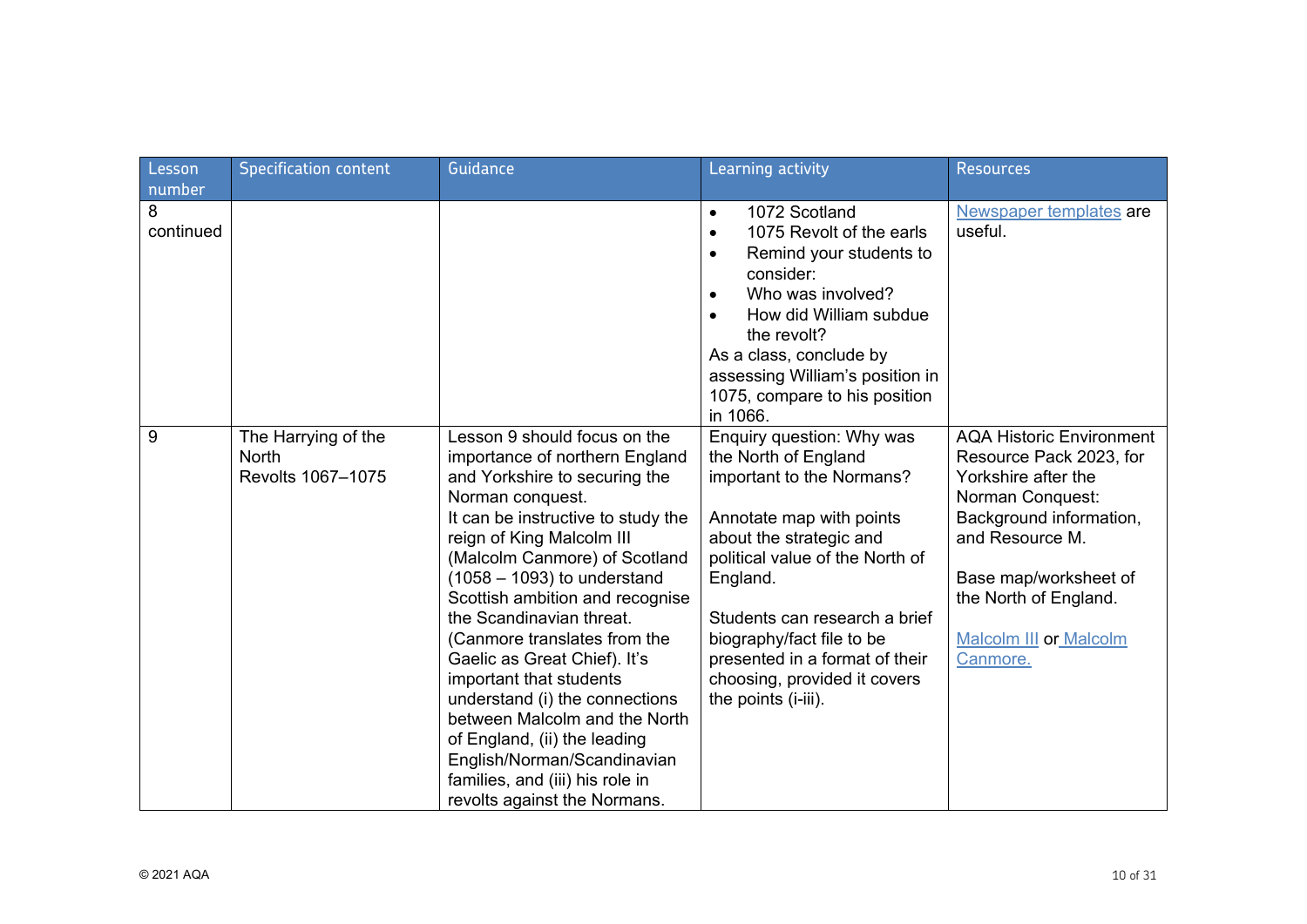| Lesson<br>number | <b>Specification content</b>                                                                                                                                                                     | Guidance                                                                                                                                                                                                                                                                                                                                                                                                                                           | Learning activity                                                                                                                                                                                                                                                                                                                                                                                                        | <b>Resources</b>                                                                                                                                                                                                                                                               |
|------------------|--------------------------------------------------------------------------------------------------------------------------------------------------------------------------------------------------|----------------------------------------------------------------------------------------------------------------------------------------------------------------------------------------------------------------------------------------------------------------------------------------------------------------------------------------------------------------------------------------------------------------------------------------------------|--------------------------------------------------------------------------------------------------------------------------------------------------------------------------------------------------------------------------------------------------------------------------------------------------------------------------------------------------------------------------------------------------------------------------|--------------------------------------------------------------------------------------------------------------------------------------------------------------------------------------------------------------------------------------------------------------------------------|
| 10               | The Harrying of the<br>North.                                                                                                                                                                    | Consider the Harrying of the<br>North and its impact on the<br>area. Students should<br>appreciate the different<br>arguments that are used about<br>whether the Harrying of the<br>North was as destructive as<br>some historians have<br>suggested. It's useful to point to<br>what we know and how as<br>historians we know it.                                                                                                                 | Enquiry; 'Was William I 'a<br>barbarous murderer'? (as<br>reported by Orderic Vitalis as<br>part of William's death bed<br>confession). Based on the<br>Harrying of the North, set the<br>students up in pairs, for and<br>against, to consider William<br>I's view of his decision to<br>order the Harrying.<br>Consider a verdict to come to<br>as a class and why.                                                    | <b>AQA Historic Environment</b><br>Resource Pack 2023, for<br>Yorkshire after the Norman<br>Conquest: Background<br>information, and<br>Resources (G, H, J, K and<br>$L$ ).<br>Textbook.<br>Two worksheets to guide<br>analysis of Resource pack<br>from different viewpoints. |
| 11 and<br>12     | The Harrying of the<br>$\bullet$<br>North.<br>Revolts 1067-1075.<br>$\bullet$<br>King William's<br>$\bullet$<br>leadership and<br>government.<br>William II and his<br>$\bullet$<br>inheritance. | Bring together learning from<br>Lessons 8 - 10. Your students<br>should be able to explain or<br>note something about the<br>impact of the following factors<br>had on establishing and<br>maintaining control:<br>charters<br>$\bullet$<br>marriages<br>$\bullet$<br>the Treasury<br>$\bullet$<br>Surrender of London<br>restoration of order<br>$\bullet$<br>harrying<br>$\bullet$<br>castles<br>$\bullet$<br>hostages<br>murdrum (Ls 16 and 17) | Ask students to make a list of<br>factors (like those listed in the<br>guidance column) that<br>contributed to William's ability<br>and success in establishing<br>and maintaining control<br>successfully.<br>Students should record<br>information against each<br>heading, including dates.<br>Students should plan an<br>answer to the question, 'How<br>did the Normans make sure<br>of their control of England?'. | General textbook.<br><b>AQA Historic Environment</b><br>Resource Pack 2023, for<br>Yorkshire after the Norman<br>Conquest: Background<br>information, and<br>Resources (A-F, I, M).<br>Laws of William.<br>William biography.<br>Textbook.                                     |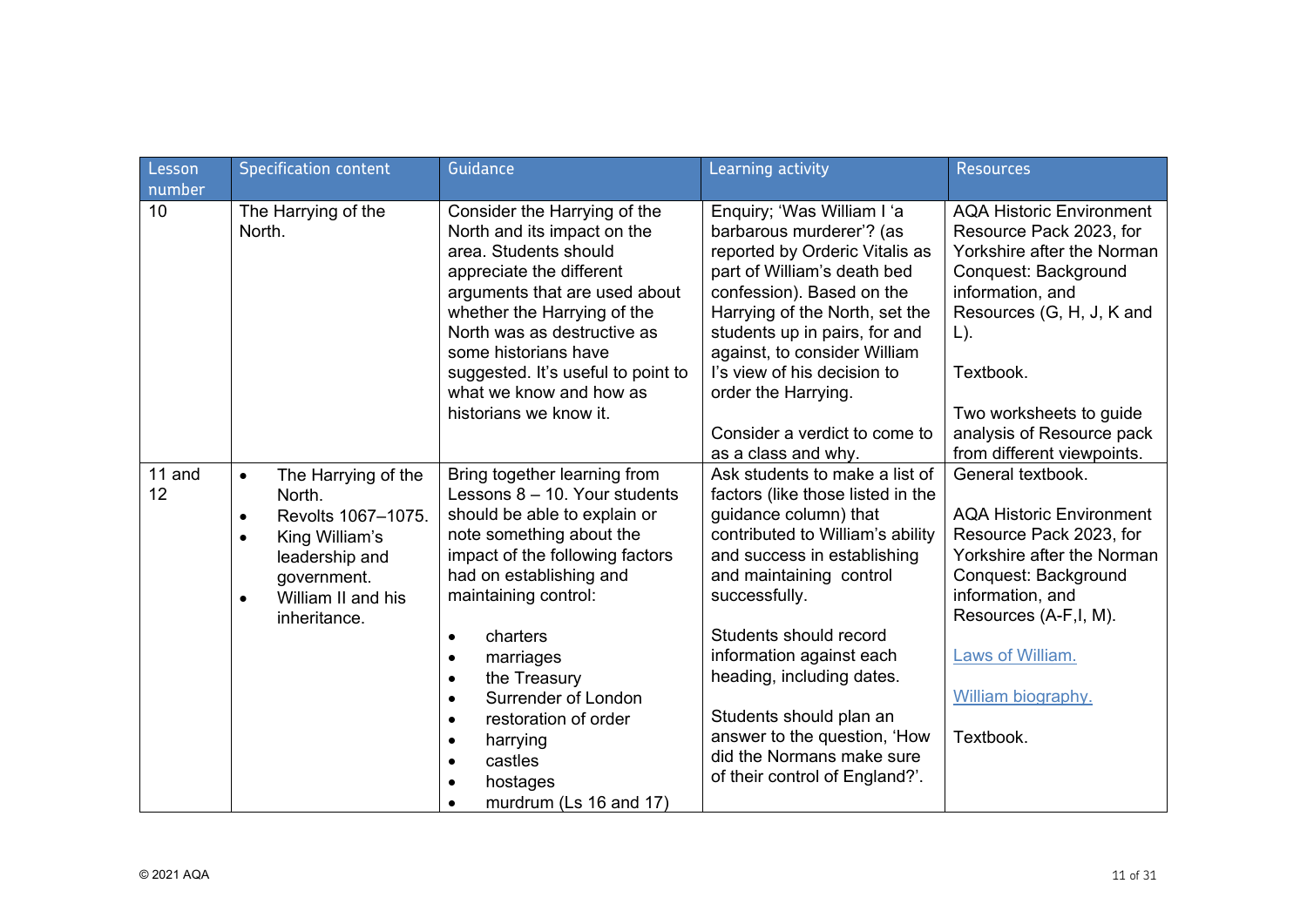| Lesson<br>number          | <b>Specification content</b> | Guidance                                                                                                                                                                                                                                                                                                               | Learning activity                                                                                                                                                                                                                                                                                                                                                                                                                                                                                                                                                                                                                                                                                                    | <b>Resources</b>                                                                                                                |
|---------------------------|------------------------------|------------------------------------------------------------------------------------------------------------------------------------------------------------------------------------------------------------------------------------------------------------------------------------------------------------------------|----------------------------------------------------------------------------------------------------------------------------------------------------------------------------------------------------------------------------------------------------------------------------------------------------------------------------------------------------------------------------------------------------------------------------------------------------------------------------------------------------------------------------------------------------------------------------------------------------------------------------------------------------------------------------------------------------------------------|---------------------------------------------------------------------------------------------------------------------------------|
| 11 and<br>12<br>continued |                              | Lanfranc and the church<br>$\bullet$<br>(L23)<br>foreign alliances.<br>٠<br>Point some of the factors out<br>briefly and simply eg, murdrum,<br>Lanfranc, as they'll be covered<br>in later lessons but deserve<br>recognition here.<br>You can give some<br>consideration to what William I<br>left for his children. | A broad guide of 200-300<br>words works well. You can<br>set this later to be written as<br>a revision exercise. The<br>emphasis here should be on<br>how to plan an answer.<br>Your students should then<br>end the activity by<br>commenting on:<br>the success of William's<br>$\bullet$<br>actions<br>the position England<br>$\bullet$<br>was in at the time of<br>William's death.<br>As a class, revisit William's<br>family tree. Give your<br>students some background<br>information on William's<br>children. Ask them to decide<br>who they think should inherit<br>and why.<br>Students may research what<br>further action William II took<br>to consolidate Norman rule,<br>what challenges he faced. | <b>AQA Historic Environment</b><br>Resource Pack 2021, for<br>the White Tower:<br>Resource M.<br>Norman castles and<br>control. |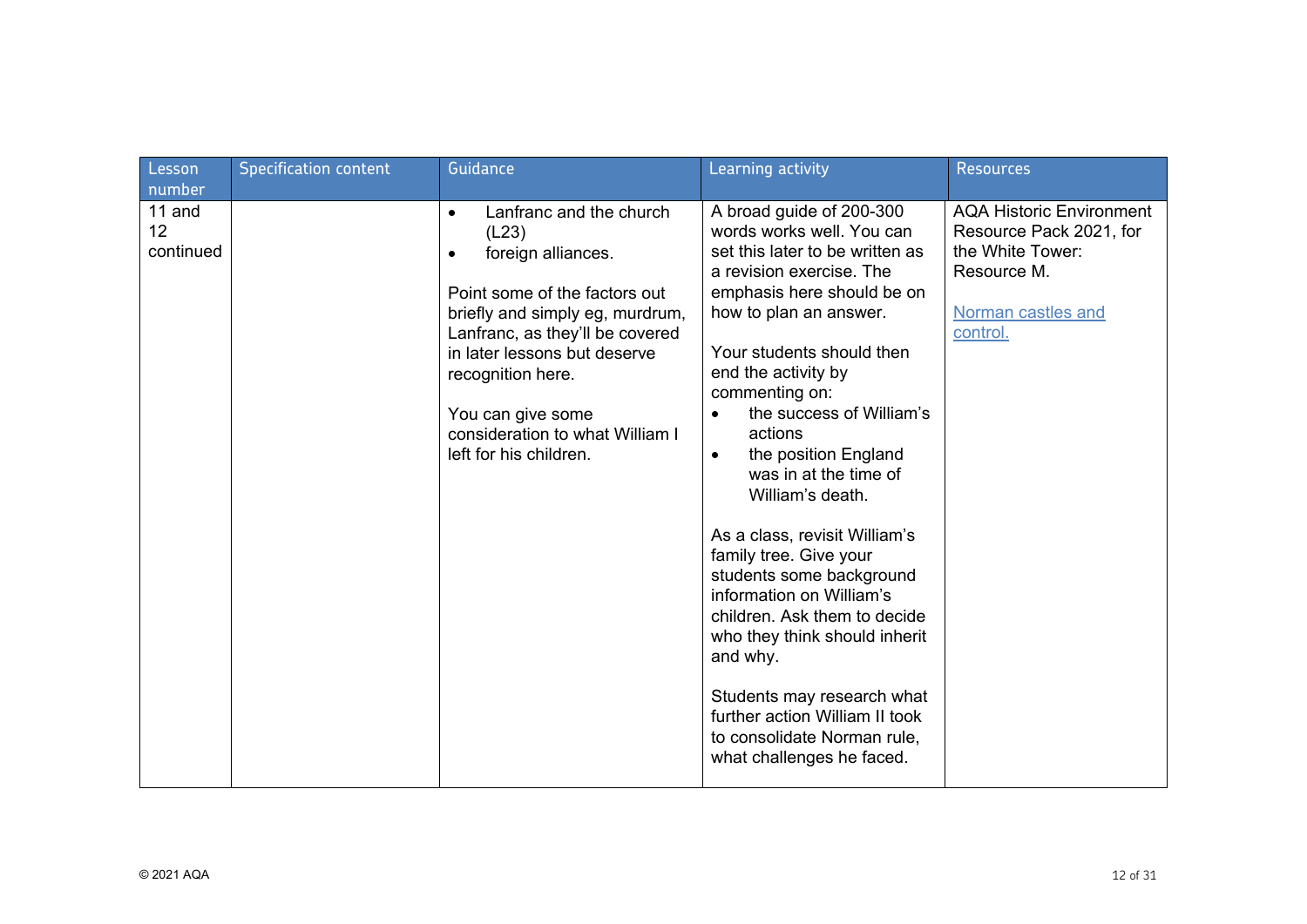| Lesson<br>number | <b>Specification content</b>                                        | Guidance                                                                            | Learning activity                                                                                                                                                                                                                                                                                                                                                       | <b>Resources</b>                 |
|------------------|---------------------------------------------------------------------|-------------------------------------------------------------------------------------|-------------------------------------------------------------------------------------------------------------------------------------------------------------------------------------------------------------------------------------------------------------------------------------------------------------------------------------------------------------------------|----------------------------------|
| 13               | Review and assess Part<br>one: The Normans:<br>conquest and control | Assess students' understanding<br>of Part one and develop their<br>exam techniques. | You could give your students<br>exam-style questions, such<br>as: an interpretation question,<br>a 'write an account' question<br>and an explain question<br>which cover Part one of the<br>specified content.<br>Class debate: students<br>consider what they need to<br>think about when answering<br>interpretation, 'write an<br>account' and explain<br>questions. | Specimen paper or mock<br>paper. |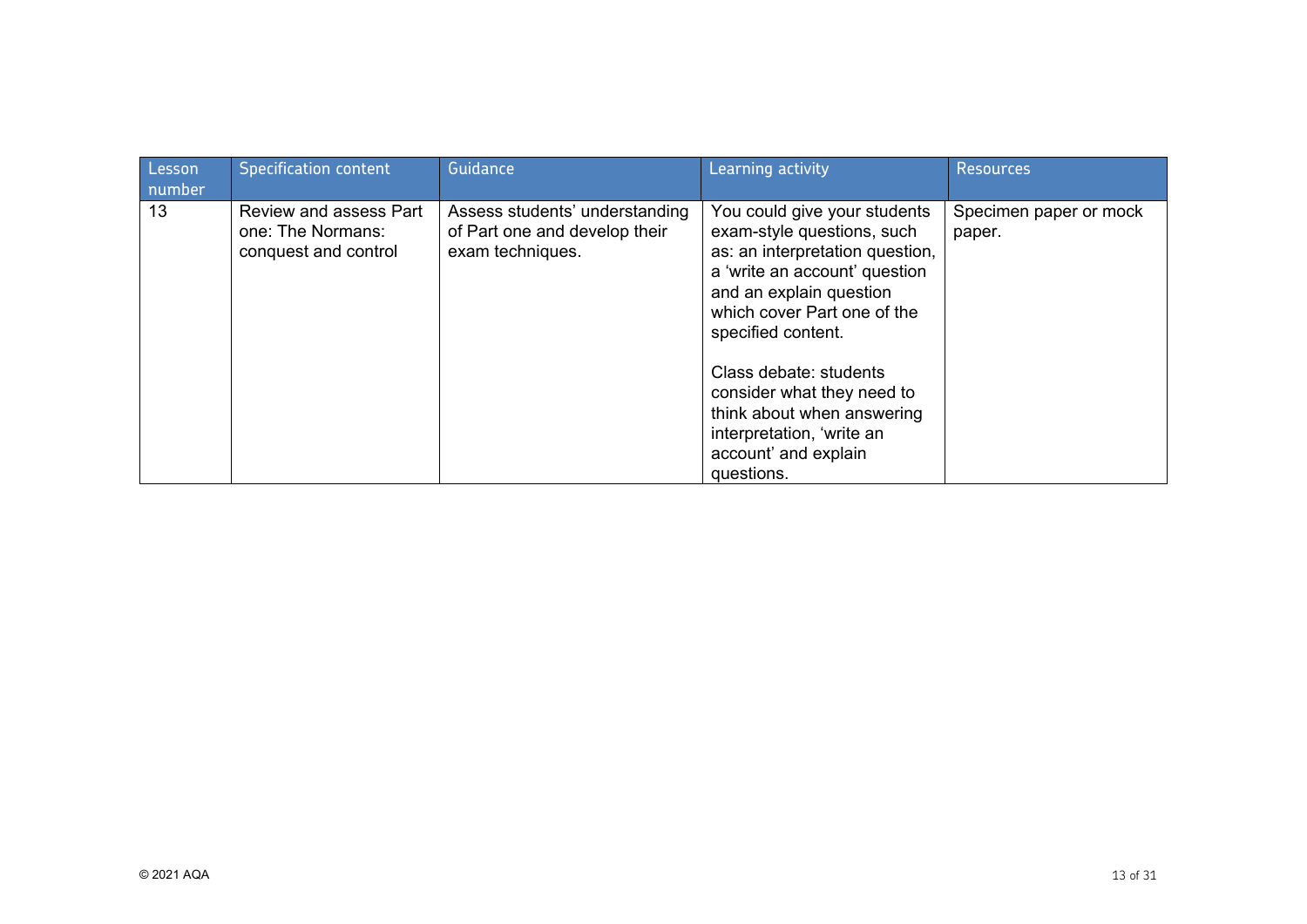## **Part two: Life under the Normans**

## **Feudalism and government**

| Lesson<br>number | <b>Specification content</b>                                                        | Guidance                                                                                                           | Learning activity                                                                  | <b>Resources</b>                          |
|------------------|-------------------------------------------------------------------------------------|--------------------------------------------------------------------------------------------------------------------|------------------------------------------------------------------------------------|-------------------------------------------|
| 14 and 15        | Roles, rights and<br>$\bullet$<br>responsibilities.<br>Landholding and<br>$\bullet$ | Develop students' understanding of the<br>difference between Anglo-Saxon and<br>Norman England. What changed under | Revisit prior learning from<br>Key Stage 3 in order to<br>establish what feudalism | <b>Lordship and</b><br>political control. |
|                  | lordship.<br>Land distribution.<br>$\bullet$                                        | the Normans and what stayed the same?                                                                              | was.                                                                               | Video on<br>establishing                  |
|                  | Patronage.<br>$\bullet$<br>Anglo-Saxon and<br>$\bullet$                             | Students should understand the<br>similarities and differences between:                                            | Students compare and<br>contrast Anglo-Saxon                                       | Normand control<br>of England -           |
|                  | Norman<br>government                                                                | Anglo-Saxon:                                                                                                       | England to Norman England.<br>Ensure students understand                           | details castles,<br>feudal system and     |
|                  | systems.                                                                            | kings<br>earls<br>$\bullet$                                                                                        | the definition of each<br>'position' listed in the                                 | Domesday Book.                            |
|                  | Anglo-Saxon and<br>$\bullet$<br>Norman                                              | thegns<br>$\bullet$<br>ceorls                                                                                      | guidance column.                                                                   | Norman control<br>and rule.               |
|                  | aristocracies.<br>Military service.<br>$\bullet$                                    | $\bullet$<br>cottars and serfs.<br>$\bullet$                                                                       | Ask your students to create a<br>table to show the difference                      |                                           |
|                  |                                                                                     | and Norman:                                                                                                        | between Anglo-Saxon and                                                            | Video on key term<br>feudalism, stress    |
|                  |                                                                                     | kings<br>$\bullet$<br>barons and Bishops<br>$\bullet$                                                              | Norman in the terms of:<br>laws and law-making                                     | on relations,<br>obligations and          |
|                  |                                                                                     | knights<br>٠<br>villeins.<br>$\bullet$                                                                             | land: control<br>$\bullet$<br>land: distribution<br>$\bullet$                      | end of feudalism.                         |
|                  |                                                                                     |                                                                                                                    | aristocracy<br>government.<br>$\bullet$                                            |                                           |
|                  |                                                                                     | Explain terms such as:<br>Curia Regis<br>$\bullet$                                                                 |                                                                                    |                                           |
|                  |                                                                                     | Government by writ – the chancery<br>$\bullet$<br>system                                                           | Students investigate the<br>reasons for changes in                                 |                                           |
|                  |                                                                                     | Tenant in chief.<br>$\bullet$                                                                                      | power and land distribution.                                                       |                                           |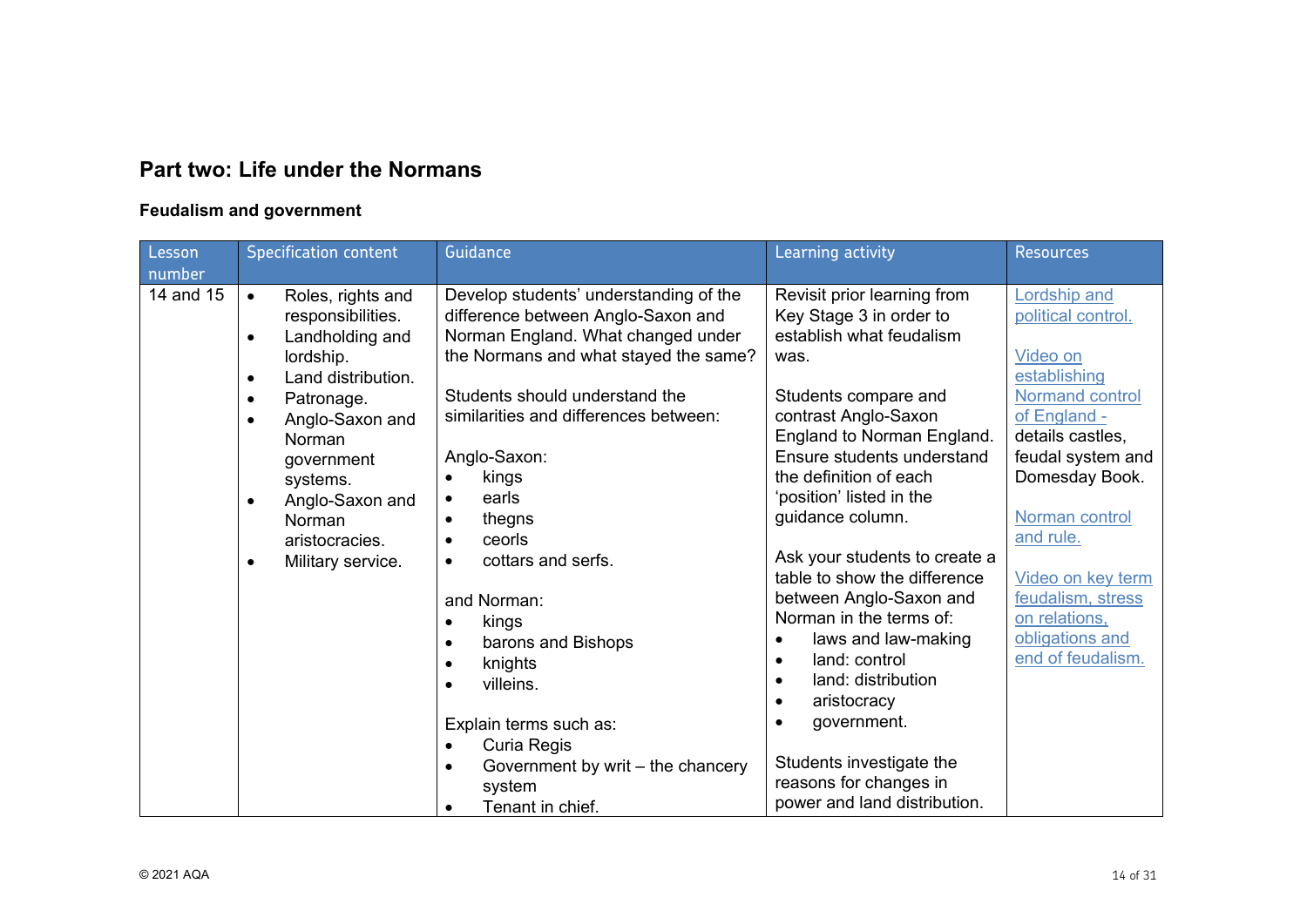| Lesson<br>number | <b>Specification content</b>                                   | Guidance                                                                                                                                                                                                                                                                                                                                                                                                                                                                                                                                                                                                                                        | Learning activity                                                                                                                                                                                                                                                                                                                                                                                                                                                                                                                                                                                   | <b>Resources</b>                                                                                                                         |
|------------------|----------------------------------------------------------------|-------------------------------------------------------------------------------------------------------------------------------------------------------------------------------------------------------------------------------------------------------------------------------------------------------------------------------------------------------------------------------------------------------------------------------------------------------------------------------------------------------------------------------------------------------------------------------------------------------------------------------------------------|-----------------------------------------------------------------------------------------------------------------------------------------------------------------------------------------------------------------------------------------------------------------------------------------------------------------------------------------------------------------------------------------------------------------------------------------------------------------------------------------------------------------------------------------------------------------------------------------------------|------------------------------------------------------------------------------------------------------------------------------------------|
| 16 and 17        | Justice and the legal<br>system such as<br>ordeals, 'murdrum'. | These lessons help you develop<br>students' understanding of the changes<br>the Normans made to the justice and<br>legal system. (Remind students about<br>controlling England, see lessons 11 and<br>12). It might be useful to compare Anglo-<br>Saxon and Norman systems to highlight<br>the extent of change. What were the<br>reasons for change?<br>You should also make students aware<br>that:<br>Anglo-Saxon system was not<br>uniform across country<br>trials already existed<br>$\bullet$<br>Normans kept most of system<br>$\bullet$<br>because it worked and gave<br>legitimacy to Norman rule<br>the system became more uniform. | Students should consider the<br>following question: what was<br>the justice and legal system<br>like under the Anglo-<br>Saxons? Ask students to<br>make some points about<br>what this system was like<br>using images of Anglo-Saxon<br>justice. How effective might it<br>have been? Are there any<br>problems that need sorting<br>out?<br>Students should then<br>consider how people got<br>justice in Norman England.<br>They should make notes on<br>the Norman system (a<br>triangle would represent this<br>well with royal court at the<br>top down to manorial court at<br>the bottom). | Anglo-Saxon law<br>and order.<br><b>Trial by ordeal</b><br>video shows<br><b>Normans</b><br>introducing trial by<br>combat.<br>Textbook. |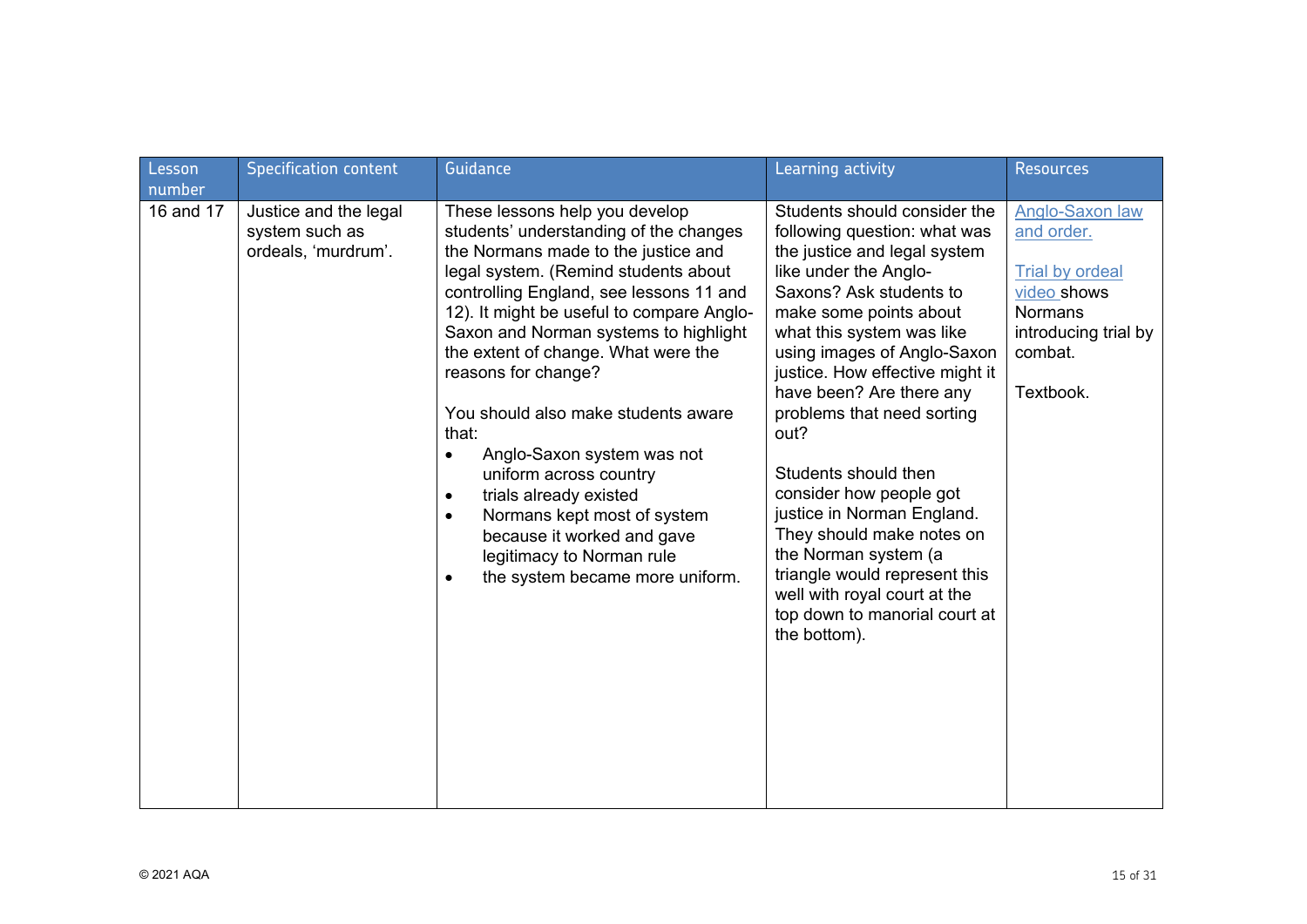| Lesson<br>number       | <b>Specification content</b> | Guidance                                                                                                                                                                                                                                                                                                                                                                                | Learning activity                                                                                                                                                                                                                                                                                                                                                                                                                                                                                                                                                                                                        | <b>Resources</b> |
|------------------------|------------------------------|-----------------------------------------------------------------------------------------------------------------------------------------------------------------------------------------------------------------------------------------------------------------------------------------------------------------------------------------------------------------------------------------|--------------------------------------------------------------------------------------------------------------------------------------------------------------------------------------------------------------------------------------------------------------------------------------------------------------------------------------------------------------------------------------------------------------------------------------------------------------------------------------------------------------------------------------------------------------------------------------------------------------------------|------------------|
| 16 and 17<br>continued |                              | Students should explore:<br>Types of courts in Norman England<br>$\bullet$<br>such as:<br>King (Royal)<br>Shire<br>$\circ$<br>Hundred<br>$\circ$<br>Manor<br>$\circ$<br>Lords (Honourial) - new<br>$\circ$<br>Church.<br>$\circ$<br>Trial by:<br>$\bullet$<br>Water<br>$\circ$<br>Hot Iron<br>$\circ$<br>Battle.<br>$\circ$<br>Description and effectiveness of<br>٠<br>'murdrum' fine. | As part of the exercise, they<br>should consider:<br>What did each court do?<br>$\bullet$<br>How often did they<br>$\bullet$<br>meet?<br>What sort of 'crime' did<br>$\bullet$<br>they deal with?<br>What did people think<br>$\bullet$<br>was fair in Norman<br>England?<br>Give your students some<br>images of trials and ask them<br>to identify key features.<br>You can also give your<br>students some typical<br>'crimes' and ask them place<br>them in the correct court.<br>Your students must be able<br>to explain why they've placed<br>them in that court and what<br>the likely outcome would've<br>been. |                  |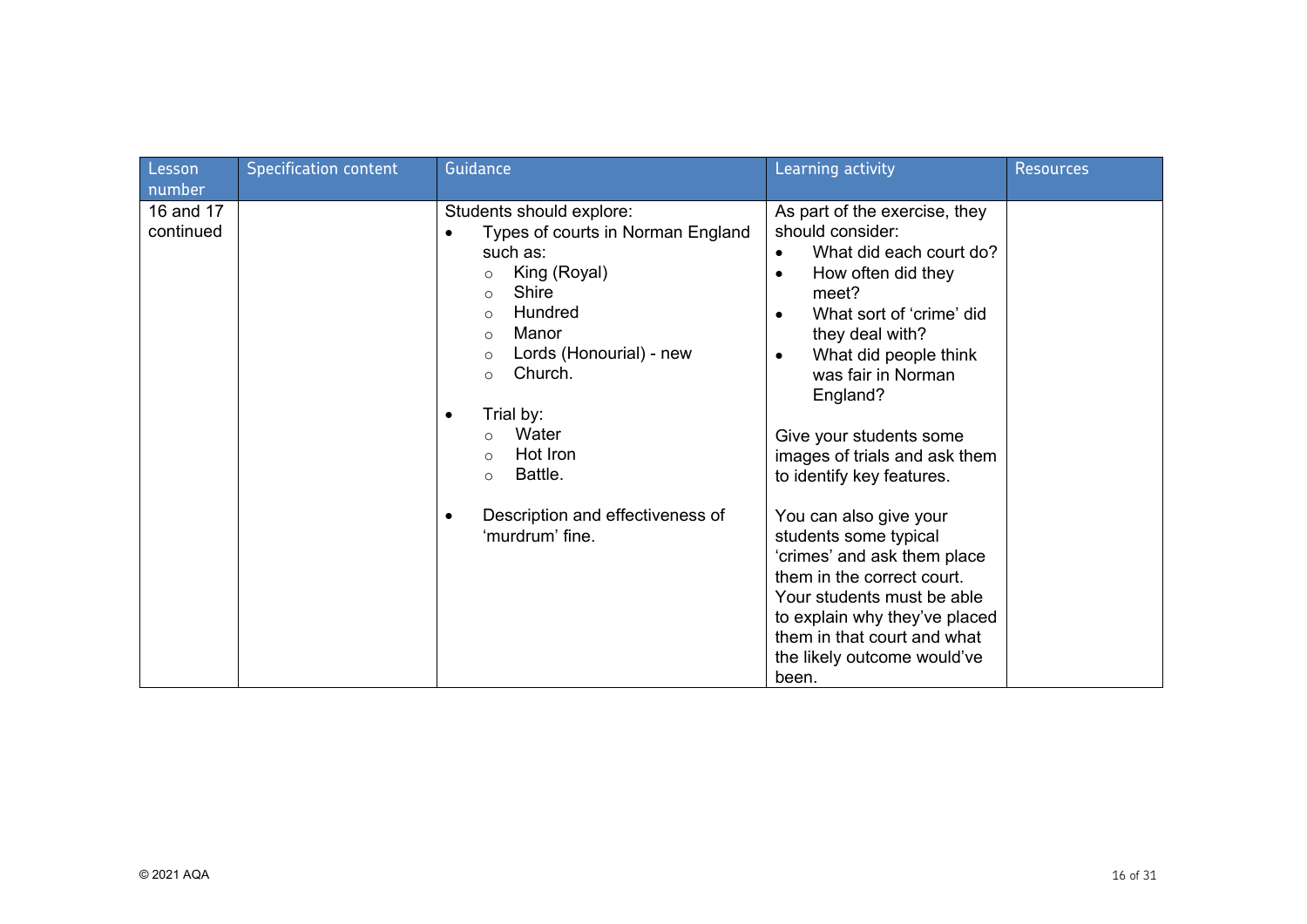| Lesson<br>number | <b>Specification content</b>                             | Guidance                                                                                                                                                                                                                                                                                                                                                                                                                                                            | Learning activity                                                                                                                                                                                                                                                                                                                                                                                                                                                                                                                                                                                                                                                                                                                                                                                                           | <b>Resources</b>                                                                                                                                                                                                                                                                                                |
|------------------|----------------------------------------------------------|---------------------------------------------------------------------------------------------------------------------------------------------------------------------------------------------------------------------------------------------------------------------------------------------------------------------------------------------------------------------------------------------------------------------------------------------------------------------|-----------------------------------------------------------------------------------------------------------------------------------------------------------------------------------------------------------------------------------------------------------------------------------------------------------------------------------------------------------------------------------------------------------------------------------------------------------------------------------------------------------------------------------------------------------------------------------------------------------------------------------------------------------------------------------------------------------------------------------------------------------------------------------------------------------------------------|-----------------------------------------------------------------------------------------------------------------------------------------------------------------------------------------------------------------------------------------------------------------------------------------------------------------|
| 18               | Inheritance.<br>$\bullet$<br>Domesday Book.<br>$\bullet$ | Look at the role of the primogeniture<br>and reasons for change. How did the<br>Normans benefit from this? You<br>should define 'feudal incidents' for<br>your students.<br>You can also cover the Domesday<br>Book. Students should learn about:<br>what the Domesday Book was<br>its purpose<br>what it achieved.<br>The Resource Pack about Yorkshire<br>shows how interpretations of the<br>Domesday Book can differ and why<br>it's so valuable to historians. | Give students examples to show<br>how Anglo-Saxons would split<br>land between all sons. What<br>would've been the consequences<br>of this approach? Give your<br>students the opportunity to<br>explain why primogeniture could<br>be beneficial.<br>Use an image of Domesday from<br>local area (if possible) to<br>generate discussion on what it<br>was. Ask 'why might it be a good<br>idea to know who owns what?'<br>As a class, investigate areas not<br>included in either books. What<br>does this tell us (land not yet<br>securely conquered, land under<br>church rule or was it too<br>complex?)<br>Ask your students to investigate<br>their local area (or alternative)<br>through Domesday.<br>Class debate: what does the<br>Domesday Book (and Little<br>Domesday) tell us about the<br>Norman Conquest? | <b>A National</b><br>Archives guide to<br>the Domesday<br>Book.<br>Textbook.<br><b>Domesday</b><br><b>Inquests ERA</b><br><b>AQA Historic</b><br>Environment<br><b>Resource Pack</b><br>2023, for<br>Yorkshire after<br>the Norman<br>Conquest:<br>Background<br>information, and<br>Resources (K, L<br>and M). |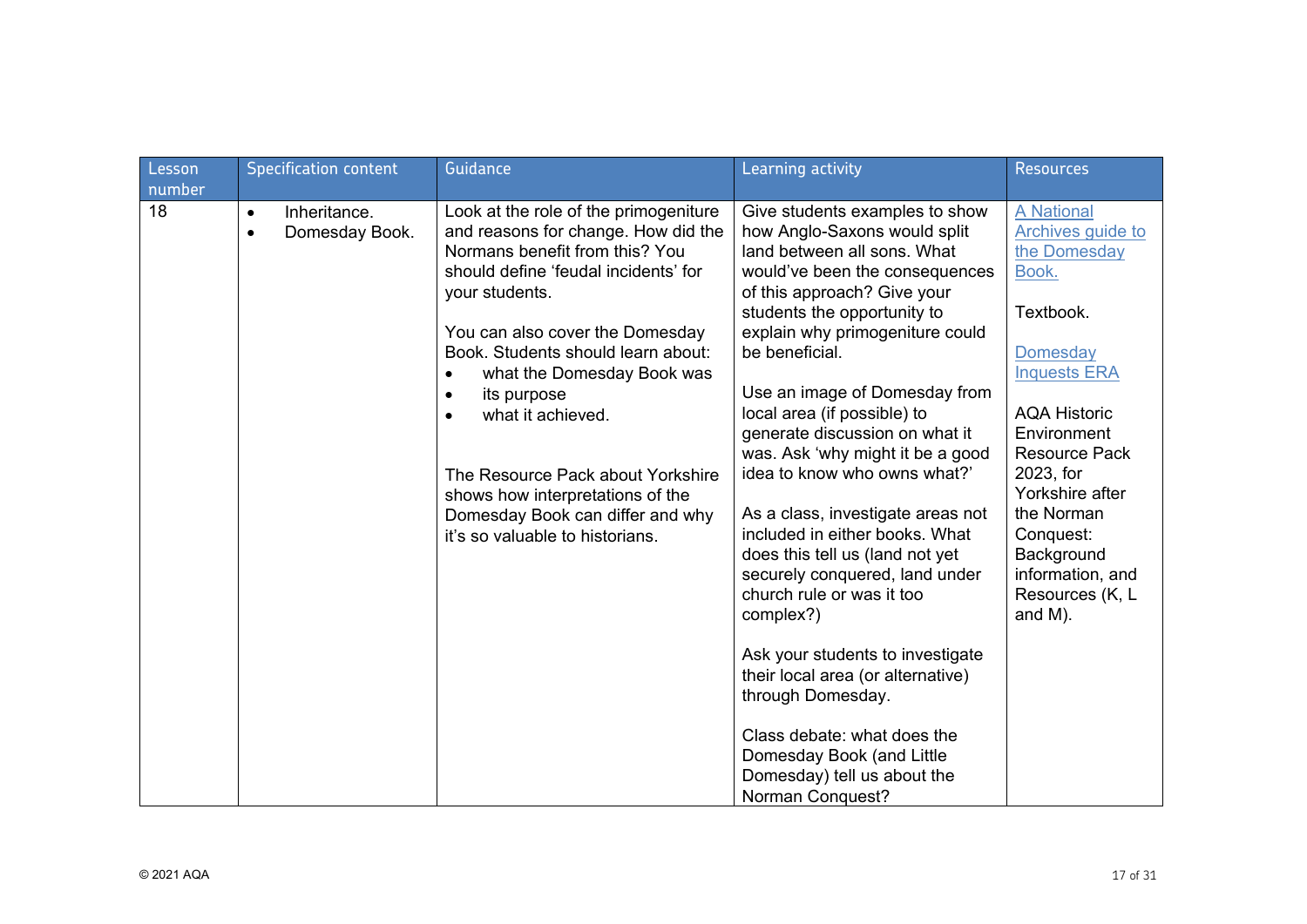**Economic and social changes and their consequences**

| Lesson number | <b>Specification content</b>  | Guidance                                                             | Learning activity                                     | <b>Resources</b>                          |
|---------------|-------------------------------|----------------------------------------------------------------------|-------------------------------------------------------|-------------------------------------------|
| 19            | Anglo-Saxon and<br>$\bullet$  | These lessons develop students'                                      | Enquiry question: What                                | <b>Wharram Percy.</b>                     |
|               | Norman life,                  | understanding of the economic and                                    | was life like in a Norman                             |                                           |
|               | including towns,<br>villages, | social changes brought about by<br>the Normans and their             | village?                                              | <b>Wharram Percy site#.</b>               |
|               | buildings, work,              | consequences for society.                                            | Using a glossary of                                   | <b>AQA Historic</b>                       |
|               | food, roles and               |                                                                      | village terms and a                                   | <b>Environment Resource</b>               |
|               | seasonal life.                | Lesson 16 focuses on what life was                                   | generic or specific map                               | Pack 2023, for Yorkshire                  |
|               | Forest Law.<br>$\bullet$      | like, how it changed and the                                         | of a village, ask your                                | after the Norman                          |
|               |                               | consequences of change in<br>villages.                               | students to annotate the<br>key features.             | Conquest: Resource (J).                   |
|               |                               |                                                                      |                                                       | General village life                      |
|               |                               | When exploring village life,                                         | Students should note                                  |                                           |
|               |                               | consider the following aspects:                                      | the continuities and                                  | Medieval farming year.                    |
|               |                               | key features<br>$\bullet$<br>location                                | changes, in a table,<br>between Anglo-Saxon           | Jobs in the medieval                      |
|               |                               | $\bullet$<br>how did people live in them?                            | and Norman life:                                      | village.                                  |
|               |                               |                                                                      | settlement<br>$\bullet$                               |                                           |
|               |                               | In future series, this lesson could                                  | housing<br>$\bullet$                                  | Textbook.                                 |
|               |                               | be used as an introduction to a                                      | diet<br>$\bullet$                                     |                                           |
|               |                               | specified site.                                                      | jobs.                                                 | The cultural changes                      |
|               |                               |                                                                      |                                                       | brought to Britain by the<br>Normans ERA. |
|               |                               | You could make students aware of<br>the changes in some areas to the | Give students a list of<br>jobs/roles in village life |                                           |
|               |                               | status of freemen and of enslaved                                    | and ask them to match                                 |                                           |
|               |                               | people as a result of the Conquest.                                  | the roles/jobs to a set of                            |                                           |
|               |                               |                                                                      | descriptions.                                         |                                           |
|               |                               |                                                                      |                                                       |                                           |
|               |                               |                                                                      |                                                       |                                           |
|               |                               |                                                                      |                                                       |                                           |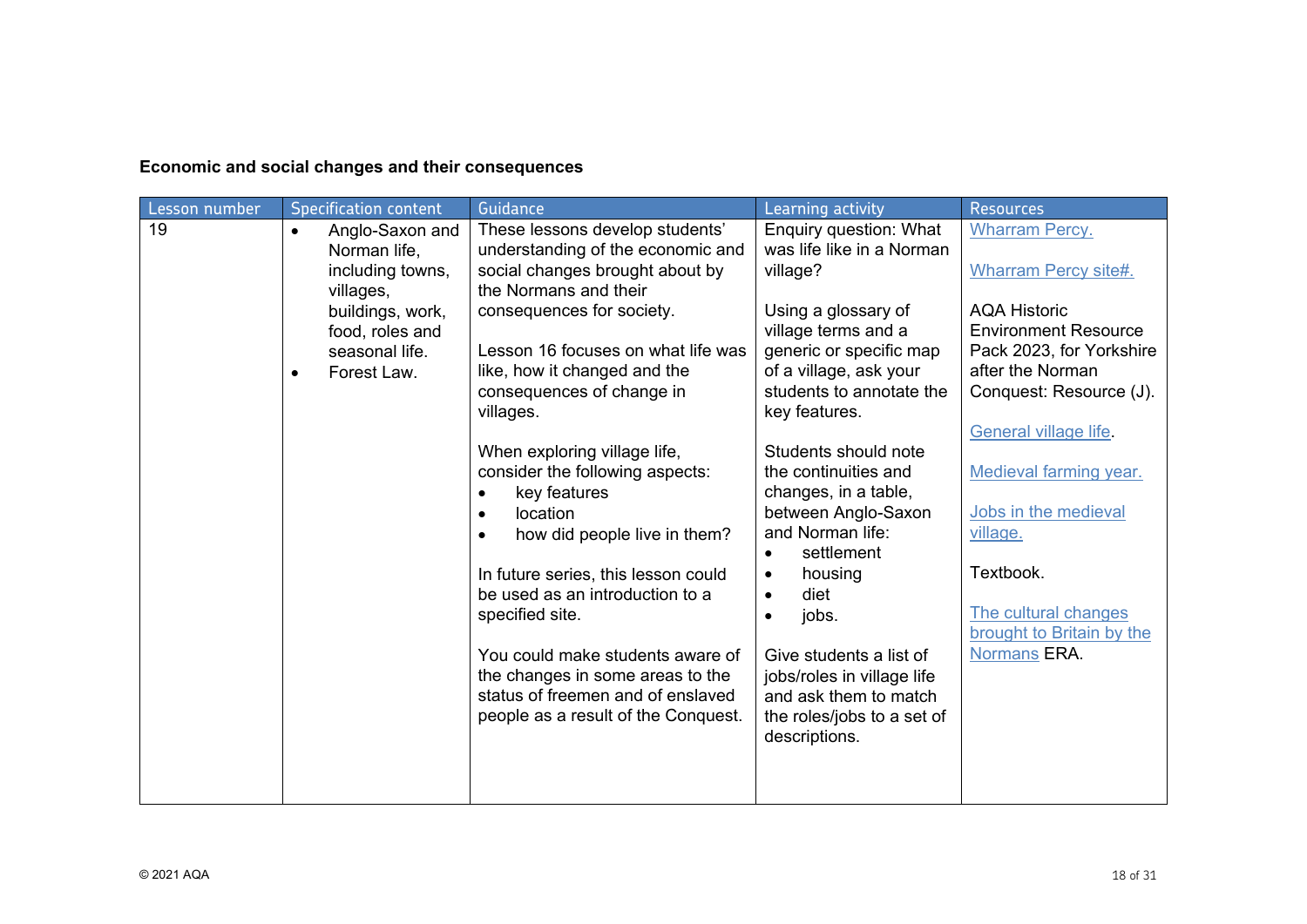| Lesson number | <b>Specification content</b>                                                                                                                                       | Guidance                                                                                                                                                                                                                                                                                                                                                                            | Learning activity                                                                                                                                                                                                                                                                                                                                                                           | <b>Resources</b>                                                                                                                                                                                                                                                         |
|---------------|--------------------------------------------------------------------------------------------------------------------------------------------------------------------|-------------------------------------------------------------------------------------------------------------------------------------------------------------------------------------------------------------------------------------------------------------------------------------------------------------------------------------------------------------------------------------|---------------------------------------------------------------------------------------------------------------------------------------------------------------------------------------------------------------------------------------------------------------------------------------------------------------------------------------------------------------------------------------------|--------------------------------------------------------------------------------------------------------------------------------------------------------------------------------------------------------------------------------------------------------------------------|
| 19 continued  |                                                                                                                                                                    |                                                                                                                                                                                                                                                                                                                                                                                     | Students investigate the<br>seasonal nature of the<br>medieval peasant year<br>by constructing a visual<br>reminder of the jobs to<br>their month.<br>Class debate: to what<br>extent did village life                                                                                                                                                                                      |                                                                                                                                                                                                                                                                          |
|               |                                                                                                                                                                    |                                                                                                                                                                                                                                                                                                                                                                                     | change under Norman<br>rule?                                                                                                                                                                                                                                                                                                                                                                |                                                                                                                                                                                                                                                                          |
| 20 and 21     | Anglo-Saxon and<br>$\bullet$<br>Norman life,<br>including towns,<br>villages,<br>buildings, work,<br>food, roles and<br>seasonal life.<br>Forest Law.<br>$\bullet$ | Lessons 20 and 21 focus on what<br>life was like, how it changed and<br>the consequences of change in<br>towns.<br>When exploring life in towns,<br>consider the following aspects:<br>key features<br>$\bullet$<br>location<br>$\bullet$<br>how did people live in them?<br>$\bullet$<br>In future series, you could use this<br>lesson as an introduction to a<br>specified site. | Enquiry question: what<br>was life like in a Norman<br>town?<br>Students note the<br>differences between<br>village and town life.<br>Using the table from<br>Lesson 20, they should<br>add a third column for<br>Normans towns and<br>note the continuities and<br>changes between Anglo-<br>Saxon and Norman life,<br>in terms of:<br>settlement<br>$\bullet$<br>housing<br>diet<br>jobs. | Medieval towns.<br>Textbook.<br>The different world of<br>the town can be found at<br>Changing Lives.<br>Medieval towns.<br>Medieval daily life.<br><b>History of Southampton.</b><br>Forest law.<br><b>Medieval Manor at</b><br><b>Stokesay in 'Changing</b><br>Lives'. |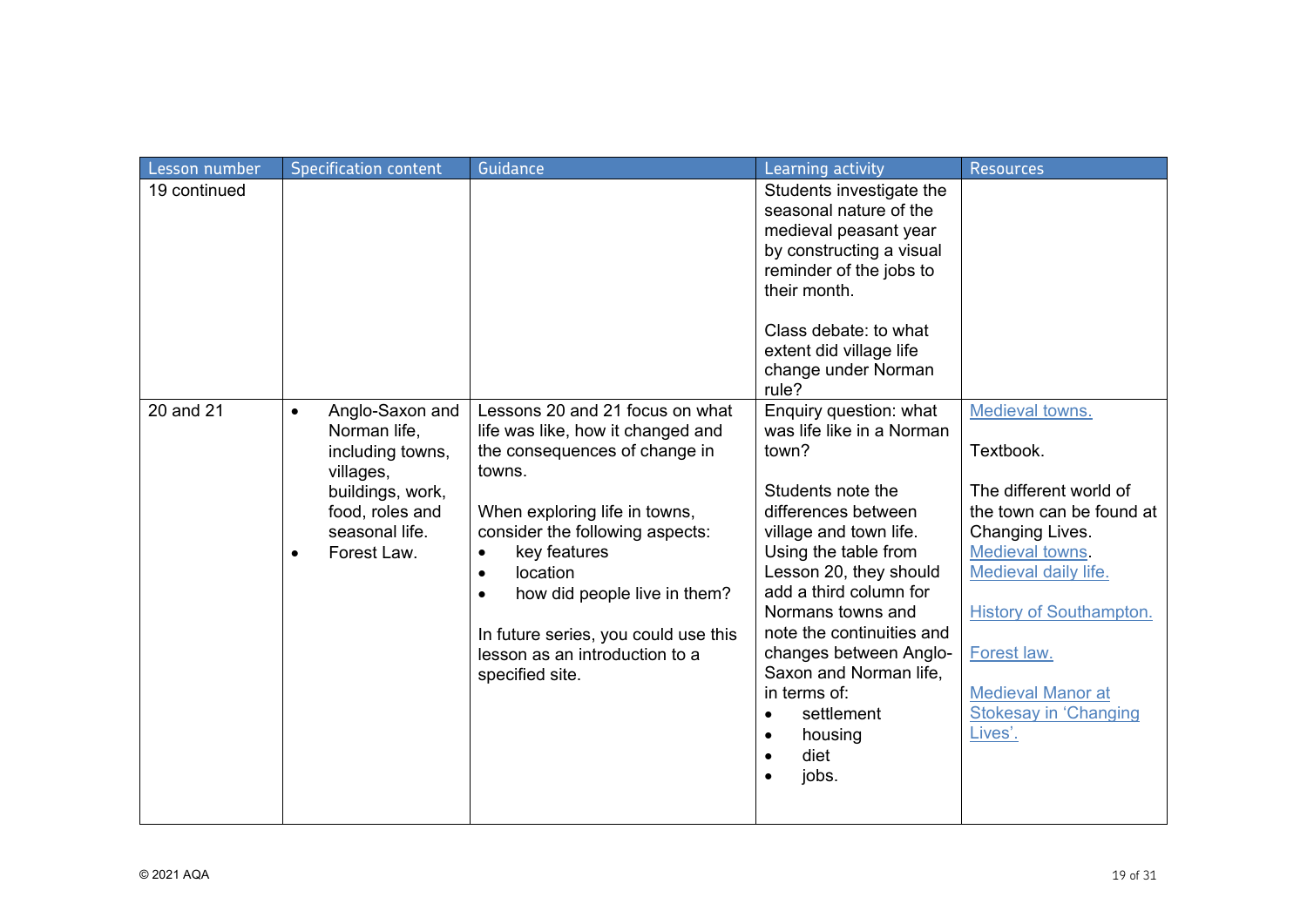| Lesson number | <b>Specification content</b> | Guidance | Learning activity                                                                                                                                                                                                                    | <b>Resources</b> |
|---------------|------------------------------|----------|--------------------------------------------------------------------------------------------------------------------------------------------------------------------------------------------------------------------------------------|------------------|
| 20 and 21     |                              |          | Give students a list of<br>jobs/roles in town life<br>and ask them to match<br>the jobs/roles to a set of<br>descriptions. What<br>differences and<br>similarities can they<br>identify about roles/jobs<br>in towns and villages?   |                  |
|               |                              |          | Class discussion: how<br>were towns and villages<br>different?                                                                                                                                                                       |                  |
|               |                              |          | Students research<br>Forest law. They should<br>find out what Forest law<br>was and why it was<br>implemented.                                                                                                                       |                  |
|               |                              |          | Class debate:<br>To what extent did<br>$\bullet$<br>life in towns change<br>under the<br>Normans?<br>How different would<br>$\bullet$<br>everyday life have<br>been for most<br>people in England<br>after the Normans<br>took over? |                  |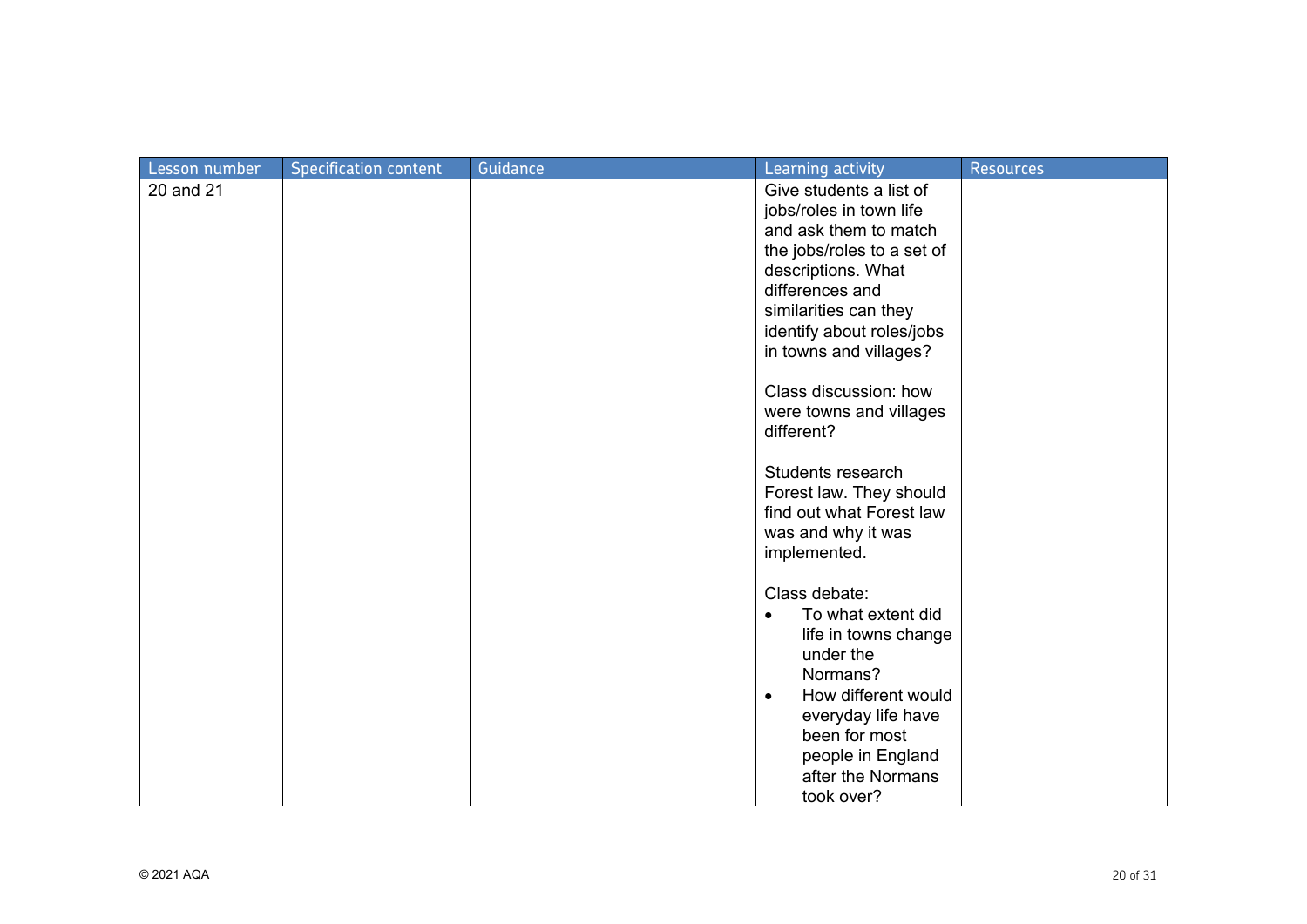| Lesson number | <b>Specification content</b> | Guidance                           | Learning activity       | <b>Resources</b>       |
|---------------|------------------------------|------------------------------------|-------------------------|------------------------|
| 22            | Review and                   | This lesson assesses students'     | Students could complete | Summary of conquest to |
|               | assessment of Part           | understanding of the content in    | exam-style questions    | Domesday Book.         |
|               | two: Life under the          | Part two and to develop their exam | which relate to content |                        |
|               | Normans.                     | technique.                         | from Part two, such as: |                        |
|               |                              |                                    | an interpretation       |                        |
|               |                              |                                    | question, a 'write an   |                        |
|               |                              |                                    | account' question and   |                        |
|               |                              |                                    | an 'explain' question.  |                        |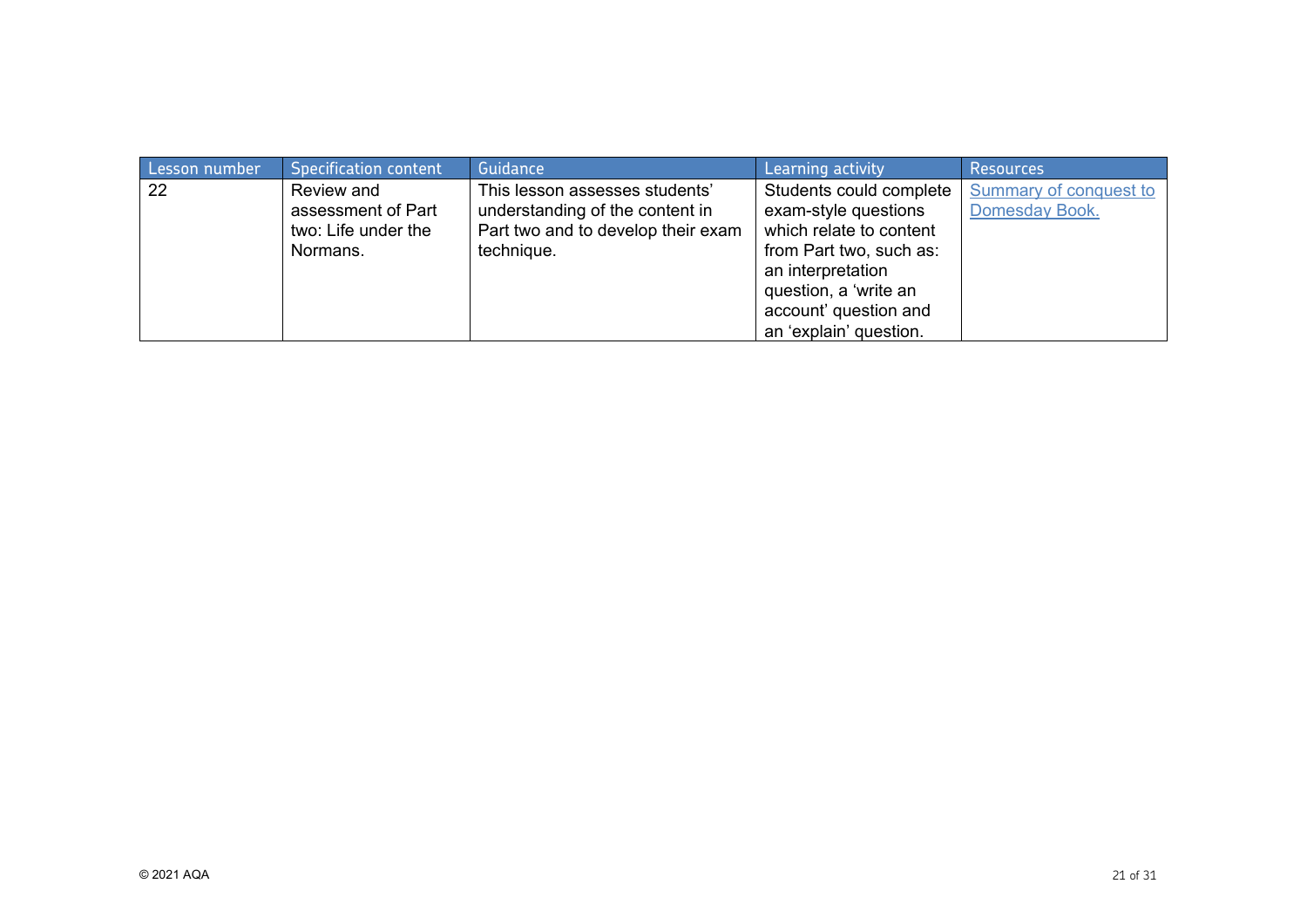# **Part three: The Norman Church and Monasticism**

## **The Church**

| Lesson<br>number | <b>Specification content</b>                                                                                                                                                                | Guidance                                                                                                                                                                                                                                                                                                                                                                                                                                                                                                                                                                                                                                                                                                                                        | Learning activity                                                                                                                                                                                                                                                                                                                                                                                                                                                                                                                                  | <b>Resources</b>                                                                                                                                                                  |
|------------------|---------------------------------------------------------------------------------------------------------------------------------------------------------------------------------------------|-------------------------------------------------------------------------------------------------------------------------------------------------------------------------------------------------------------------------------------------------------------------------------------------------------------------------------------------------------------------------------------------------------------------------------------------------------------------------------------------------------------------------------------------------------------------------------------------------------------------------------------------------------------------------------------------------------------------------------------------------|----------------------------------------------------------------------------------------------------------------------------------------------------------------------------------------------------------------------------------------------------------------------------------------------------------------------------------------------------------------------------------------------------------------------------------------------------------------------------------------------------------------------------------------------------|-----------------------------------------------------------------------------------------------------------------------------------------------------------------------------------|
| 23               | The Anglo-Saxon<br>$\bullet$<br>Church before 1066.<br>Archbishop Lanfranc<br>$\bullet$<br>and reform of the<br>English Church,<br>including the building<br>of churches and<br>cathedrals. | Lesson 23 helps you establish what<br>the Church was like before 1066 and<br>to develop students' understanding<br>of reforms made by the Normans.<br>You could also explore the ways the<br>Church helped the Normans to<br>establish and maintain control.<br>Explore problems with English<br>Church, such as: simony, nepotism,<br>pluralism and clerical marriage.<br>Develop students' understanding of<br>the changes brought about by the<br>Normans, such as:<br>replacement of Anglo-Saxon<br>bishops with new, hardworking<br>Norman ones<br>reorganisation of dioceses<br>$\bullet$<br>raising the position of<br>archdeacon<br>building of new cathedrals<br>$\bullet$<br>(Romanesque style). The move<br>to a monastic structure. | Enquiry question: in what ways<br>did the Church change under<br>the Normans?<br>Give your students an overview<br>of the Church and its position in<br>Anglo-Saxon society.<br>Students create a before and<br>after table showing the Norman<br>impact on:<br>bishops<br>$\bullet$<br>dioceses<br>$\bullet$<br>Archdeacons<br>$\bullet$<br>new cathedrals<br>$\bullet$<br>monastic cathedrals<br>$\bullet$<br>parishes and priests.<br>$\bullet$<br>Your students should then<br>analyse how the changes<br>would've affected the<br>population. | Norman church.<br>Lanfranc and Norman reform<br>of the English church.<br><b>Medieval Church in 'Medieval</b><br>Mind' (Changing Lives).<br>Textbook.<br>Reading a Norman church. |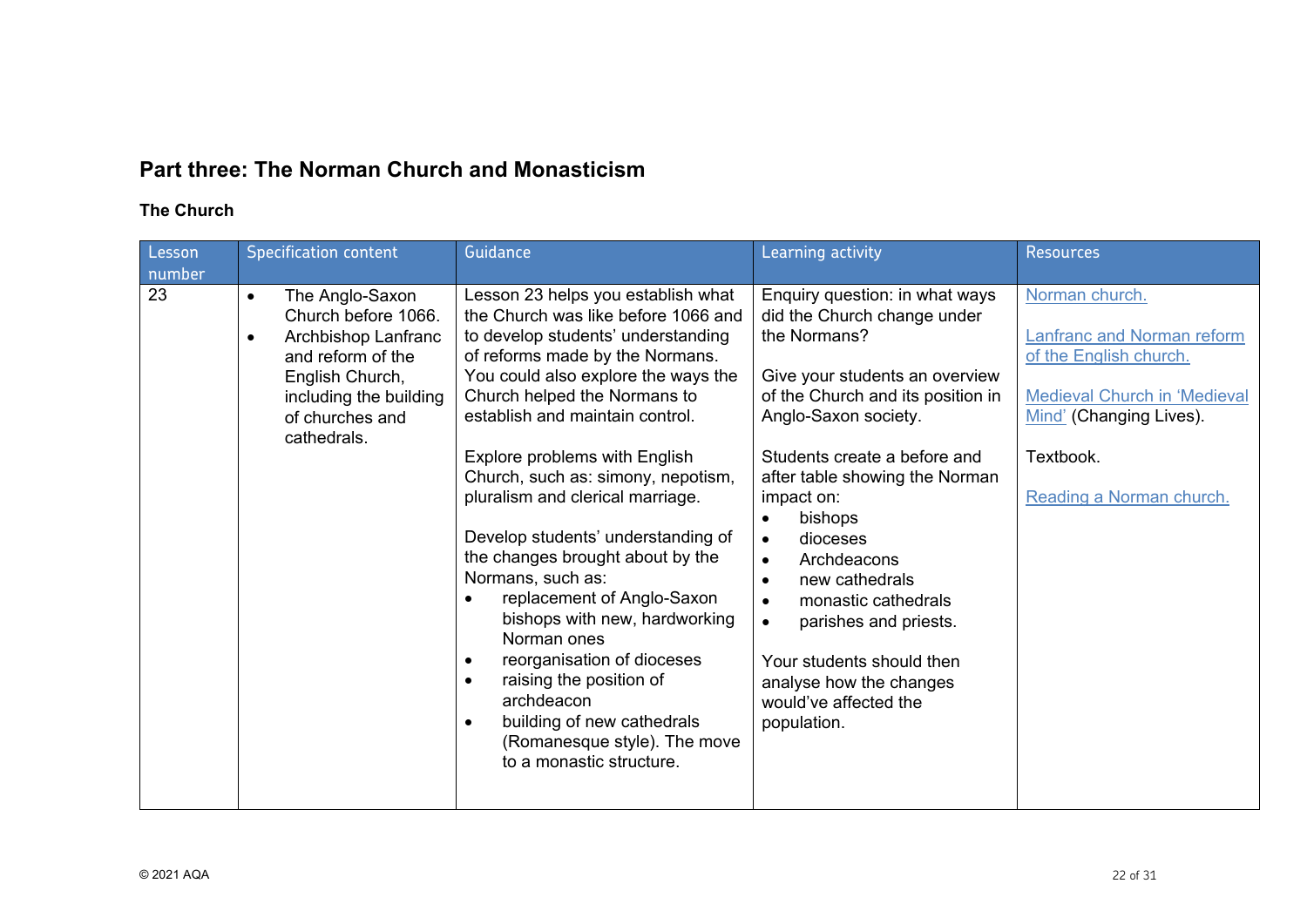| Lesson<br>number | <b>Specification content</b> | Guidance                                                                                                                                                                                                                                                                                                       | Learning activity                                                                                                          | <b>Resources</b> |
|------------------|------------------------------|----------------------------------------------------------------------------------------------------------------------------------------------------------------------------------------------------------------------------------------------------------------------------------------------------------------|----------------------------------------------------------------------------------------------------------------------------|------------------|
| 23<br>continued  |                              | Students should consider whether<br>the lives of the parish priests<br>changed at all and how changes to<br>the Church affected the lives of<br>ordinary people.<br>Look at Lanfranc's role in:<br><b>Primacy of Canterbury</b><br>his use of councils to impose<br>his will<br>introduction of church courts. | In groups, students investigate<br>Lanfranc's reforms:<br>the primacy Canterbury<br>Councils<br>Church and the law courts. |                  |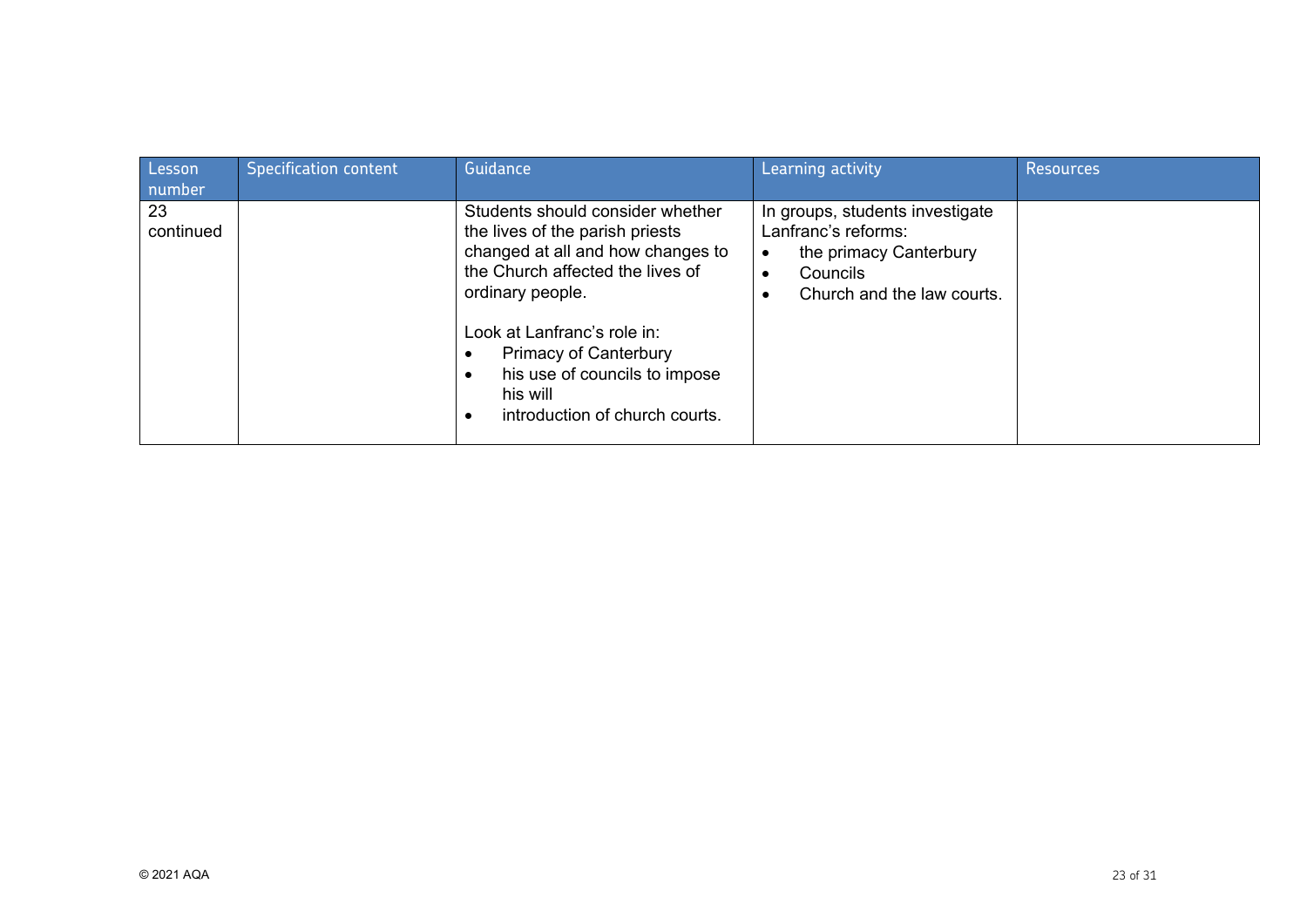| Lesson<br>number | <b>Specification content</b>                                                                                                                                                                | Guidance                                                                                                                                                                                                                                                                                                                                                                                                                                                                                                                                                                                                                                                                                                                                                                                                                                                                                                                                          | Learning activity                                                                                                                                                                                                                                                                                                                                                                                                                                                                                                                                                                                                                                                                                                                                                                                                                                         | <b>Resources</b>                                                                                                                                                                                                                                                                                                                                                                                                                                                                                                                                                                                                             |
|------------------|---------------------------------------------------------------------------------------------------------------------------------------------------------------------------------------------|---------------------------------------------------------------------------------------------------------------------------------------------------------------------------------------------------------------------------------------------------------------------------------------------------------------------------------------------------------------------------------------------------------------------------------------------------------------------------------------------------------------------------------------------------------------------------------------------------------------------------------------------------------------------------------------------------------------------------------------------------------------------------------------------------------------------------------------------------------------------------------------------------------------------------------------------------|-----------------------------------------------------------------------------------------------------------------------------------------------------------------------------------------------------------------------------------------------------------------------------------------------------------------------------------------------------------------------------------------------------------------------------------------------------------------------------------------------------------------------------------------------------------------------------------------------------------------------------------------------------------------------------------------------------------------------------------------------------------------------------------------------------------------------------------------------------------|------------------------------------------------------------------------------------------------------------------------------------------------------------------------------------------------------------------------------------------------------------------------------------------------------------------------------------------------------------------------------------------------------------------------------------------------------------------------------------------------------------------------------------------------------------------------------------------------------------------------------|
| 24               | The Anglo-Saxon<br>$\bullet$<br>Church before 1066.<br>Archbishop Lanfranc<br>$\bullet$<br>and reform of the<br>English Church,<br>including the<br>building of churches<br>and cathedrals. | This lesson considers what a study of<br>Norman cathedral can tell us about<br>the period. It will identify some of the<br>typical features of a Norman<br>Cathedral.<br>You could use a particular Norman<br>cathedral as a case study, such as<br>Durham Cathedral, for the purposes<br>of this lesson.<br>Students should consider the<br>following things:<br>What were the key features of a<br>Norman church and cathedral?<br>What does the design tell us<br>$\bullet$<br>about the culture, values and<br>fashions of the time?<br>What was its role and function to<br>$\bullet$<br>the local area and to Norman<br>England?<br>How does it reflect Norman<br>$\bullet$<br>reforms of the Church?<br>Where did its wealth come from?<br>$\bullet$<br>The Historic Environment pack on<br>York for 2023 contains information<br>about religious sites in York and the<br>Minster. It relates these religious sites<br>to Norman control. | Enquiry question: what does a<br>study of Norman cathedrals tell<br>us about the Norman period?<br>What was a Norman cathedral<br>like? In a table, ask your students<br>to record the characteristics of a<br>Norman cathedral such as<br>Durham Cathedral:<br>design/layout<br>$\bullet$<br>uses<br>$\bullet$<br>quarters<br>$\bullet$<br>decorations<br>$\bullet$<br>dedication<br>$\bullet$<br>location<br>$\bullet$<br>windows.<br>They can cut and paste images<br>of these features to help<br>understand them.<br>Students consider a series of<br>sources about Norman<br>cathedrals such as Durham. They<br>find information from the sources<br>to support a series of statements.<br>Students could then create a<br>virtual museum a 'display'<br>answering the question 'what<br>does Durham cathedral tell us<br>about the Norman period?' | Information and resources<br>relating to Durham Cathedral,<br>such as the AQA Resource<br>Pack 2018 or other sources<br>of information.<br><b>Cathedrals of Britain.</b><br>Map of cathedrals in Britain.<br>Durham Cathedral and<br>information.<br>Architecture and religious<br>buildings.<br>Durham Cathedral: a timeline<br>of the development of<br>Durham Cathedral.<br>Student's short introduction<br>to Saint Cuthbert.<br>Textbook.<br><b>AQA Historic Environment</b><br>Resource Pack 2023, for<br>Yorkshire after the Norman<br>Conquest: Background<br>information, and Resources<br>$(E, F \text{ and } M).$ |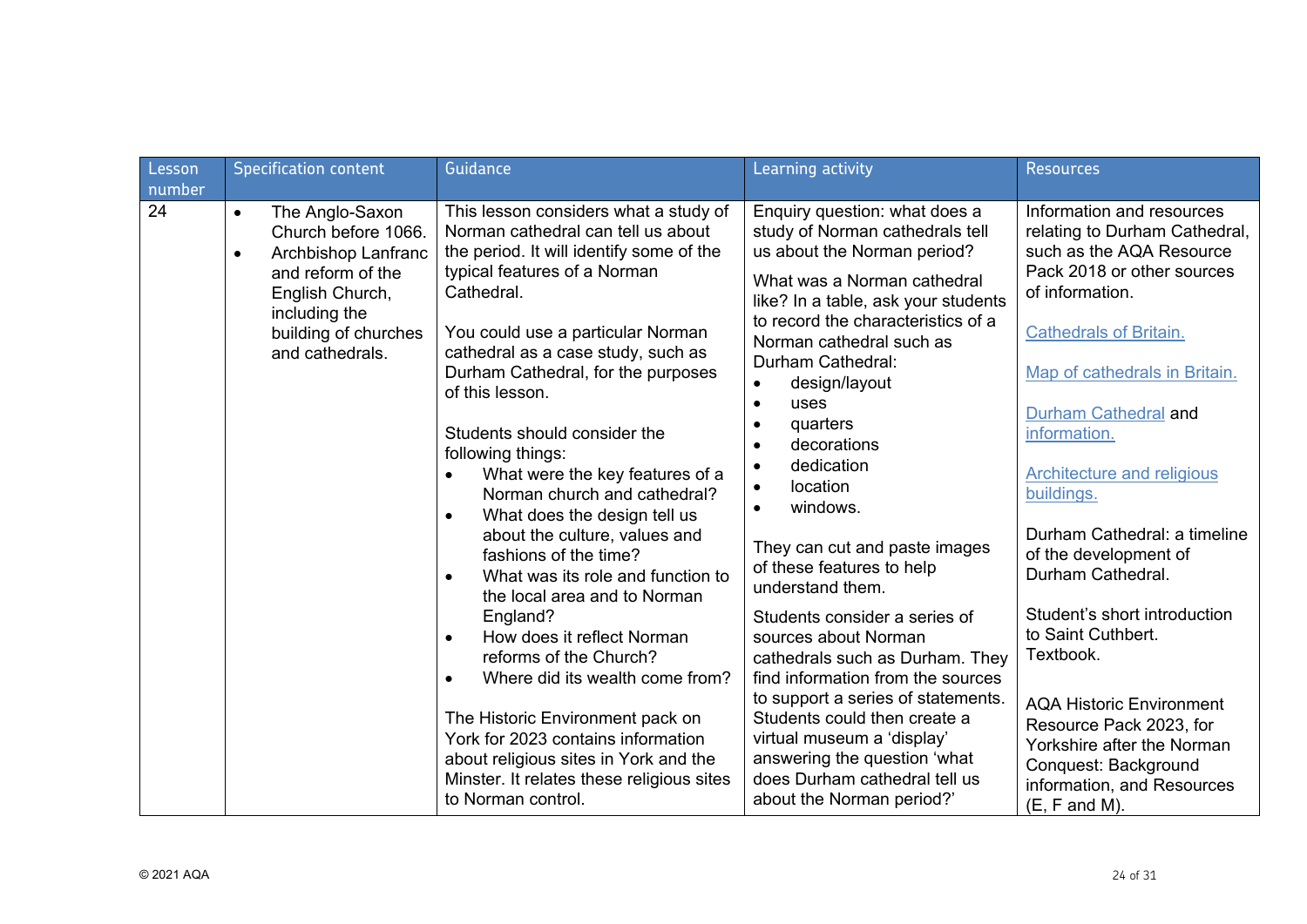| Lesson       | <b>Specification content</b>                                                                                                                                                      | Guidance                                                                                                                                                                                                                                                                                                                                                                                                                                  | Learning activity                                                                                                                                                                                                                                                                                                                                                                                                                                                                                                                                                                                                                                                                                                                                                                                                        | <b>Resources</b> |
|--------------|-----------------------------------------------------------------------------------------------------------------------------------------------------------------------------------|-------------------------------------------------------------------------------------------------------------------------------------------------------------------------------------------------------------------------------------------------------------------------------------------------------------------------------------------------------------------------------------------------------------------------------------------|--------------------------------------------------------------------------------------------------------------------------------------------------------------------------------------------------------------------------------------------------------------------------------------------------------------------------------------------------------------------------------------------------------------------------------------------------------------------------------------------------------------------------------------------------------------------------------------------------------------------------------------------------------------------------------------------------------------------------------------------------------------------------------------------------------------------------|------------------|
| number<br>25 | Church organisation<br>$\bullet$<br>and courts.<br>Church-state<br>$\bullet$<br>relations.<br>William II and the<br>$\bullet$<br>Church.<br>Wealth of the<br>$\bullet$<br>Church. | Develop your students' understanding<br>of key institutions:<br>bishoprics<br>monasteries<br>$\bullet$<br>nunneries.<br>$\bullet$<br>Explore the character of William II and<br>its impact on his dealings with the<br>church. Consider with your students<br>the problems with the evidence in<br>making a sound judgement on William<br>II. You should also cover William II's<br>illness and Anselm, and The Council<br>of Rockingham. | Give your students an overview<br>of how the Norman Church was<br>organised and explain what key<br>institutions did.<br>Use the trial of William of Calais<br>and ask your students to evaluate<br>the strength of the new church<br>courts. They should consider<br>what the result was and who<br>won.<br>Ask your students to research<br>and write a character profile of<br>William II, highlighting the traits<br>that might help or hinder his<br>relationship with the Church.<br>In groups, ask students to<br>consider the following questions:<br>How far did William II's<br>$\bullet$<br>'piety' improve with Anselm<br>as archbishop of<br>Canterbury?<br>What resolved the conflict<br>$\bullet$<br>between king and<br>archbishop?<br>As a class, conclude with an<br>assessment of the position of the | <b>Textbook</b>  |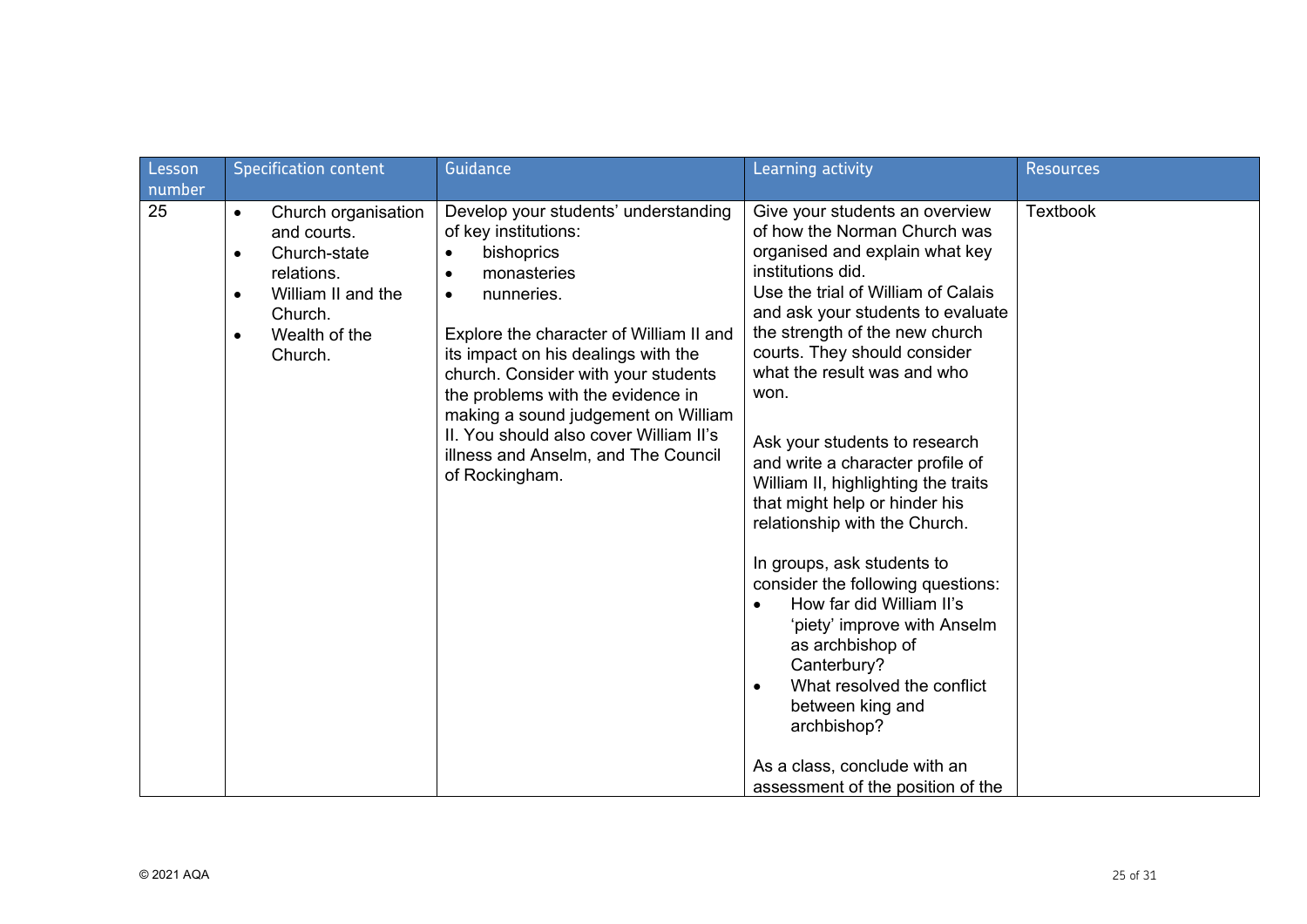| Lesson       | <b>Specification content</b>                                                                                                                                                          | Guidance                                                                                                                                                                                                                                                                                                                                                                                                                                                          | Learning activity                                                                                                                                                                                                                                                                                                                                                                                                             | <b>Resources</b>                                                                                                                   |
|--------------|---------------------------------------------------------------------------------------------------------------------------------------------------------------------------------------|-------------------------------------------------------------------------------------------------------------------------------------------------------------------------------------------------------------------------------------------------------------------------------------------------------------------------------------------------------------------------------------------------------------------------------------------------------------------|-------------------------------------------------------------------------------------------------------------------------------------------------------------------------------------------------------------------------------------------------------------------------------------------------------------------------------------------------------------------------------------------------------------------------------|------------------------------------------------------------------------------------------------------------------------------------|
| number<br>26 | William II and the<br>$\bullet$<br>Church.<br>The wealth of the<br>$\bullet$<br>Church.<br>Relations with the<br>$\bullet$<br>Papacy.<br>The Investiture<br>$\bullet$<br>Controversy. | This is your opportunity to build on<br>Lesson 23 by exploring the Norman<br>Church's and the Crown's relations<br>with the Papacy. You may want to<br>consider the following aspects with<br>your students:<br>The idea that William as a<br>righteous king. What evidence for<br>this do we have?<br>What were relations between<br>William and Pope Gregory VII<br>like?<br>William II and church vacancies.<br>$\epsilon$<br>The significance of the trial of | Norman Church in England by<br>c1100.<br>Provide the class with a definition<br>of what the Investiture<br>Controversy was.<br>Give your class some basic<br>information on the Investiture<br>Controversy so that your students<br>can select the key events and<br>make their own timeline or living<br>graph. They should place the<br>events in England on the graph in<br>a different colour.<br>As a class, conclude by | <b>Investiture Controversy.</b><br>Textbook.<br>European context of the<br><b>Investiture Controversy for</b><br>teacher research. |
|              |                                                                                                                                                                                       | William of Calais.                                                                                                                                                                                                                                                                                                                                                                                                                                                | determining the position of the<br>English throne in relation to the<br>papacy by c1100.                                                                                                                                                                                                                                                                                                                                      |                                                                                                                                    |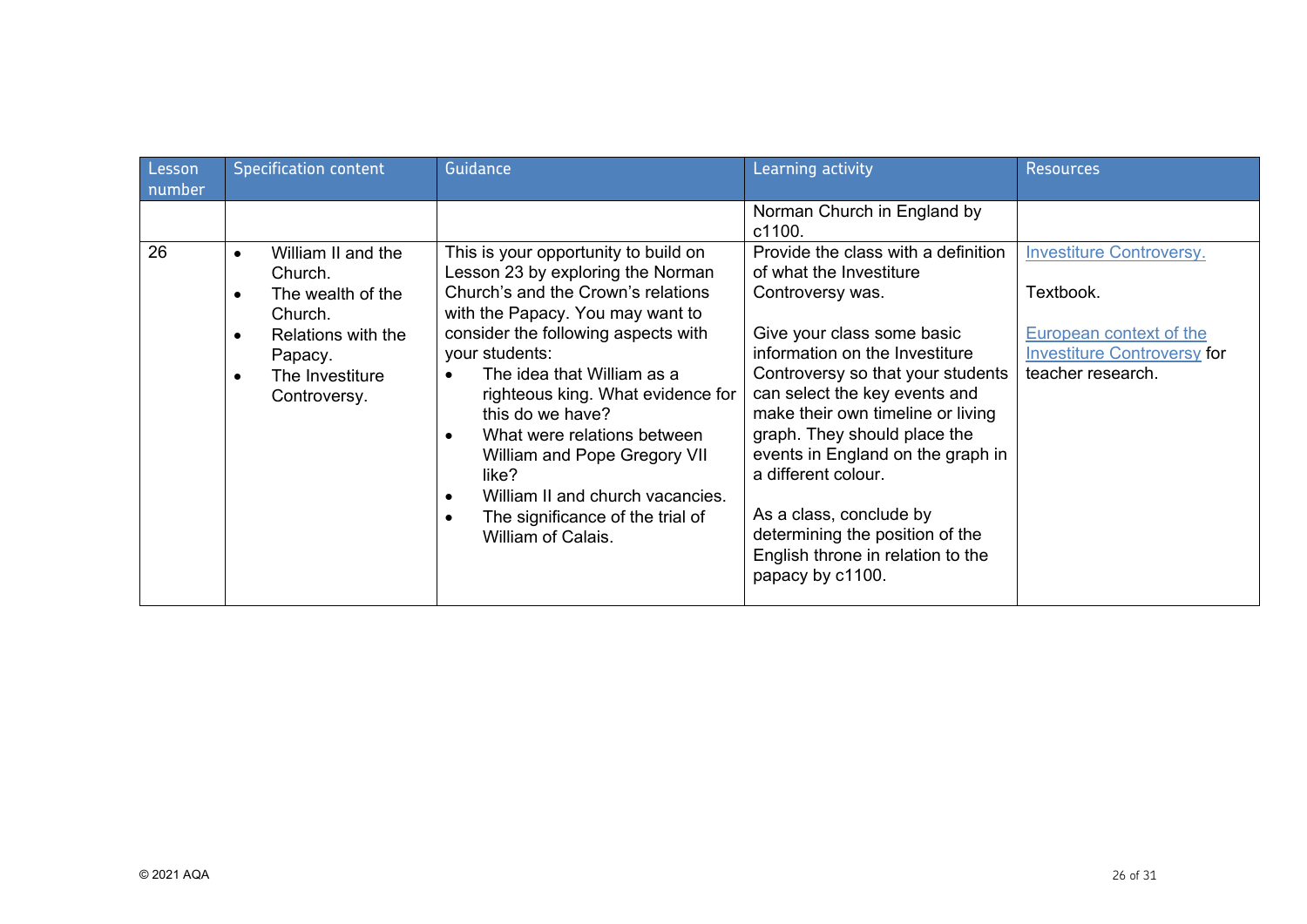#### **Monasticism**

| Lesson<br>number | <b>Specification content</b>                                                                                                  | Guidance                                                                                                                                                                                                                                                                                                                                                                                                                                                                                                                                                                                                                                                                                                                                                                                                                                     | Learning activity                                                                                                                                                                                                                                                                                                                                                                                                                                                                                                                                                                                                                                                                                | <b>Resources</b>                                                                                                                                                                                                                                                                                                                                         |
|------------------|-------------------------------------------------------------------------------------------------------------------------------|----------------------------------------------------------------------------------------------------------------------------------------------------------------------------------------------------------------------------------------------------------------------------------------------------------------------------------------------------------------------------------------------------------------------------------------------------------------------------------------------------------------------------------------------------------------------------------------------------------------------------------------------------------------------------------------------------------------------------------------------------------------------------------------------------------------------------------------------|--------------------------------------------------------------------------------------------------------------------------------------------------------------------------------------------------------------------------------------------------------------------------------------------------------------------------------------------------------------------------------------------------------------------------------------------------------------------------------------------------------------------------------------------------------------------------------------------------------------------------------------------------------------------------------------------------|----------------------------------------------------------------------------------------------------------------------------------------------------------------------------------------------------------------------------------------------------------------------------------------------------------------------------------------------------------|
| 27               | The Norman<br>$\bullet$<br>reforms, including<br>the building of<br>abbeys and<br>monasteries.<br>Monastic life.<br>$\bullet$ | Lesson 27 will give you the<br>opportunity to develop students'<br>understanding of what abbeys<br>and monasteries were like.<br>These lessons start with the<br>building and Lesson 28<br>considers the people who lived in<br>them. Later on, the lesson will<br>develop students' understanding<br>of the Norman reforms to<br>monastic life. It will be useful,<br>when assessing the extent of the<br>changes, for your students to<br>understand what Anglo-Saxon<br>monasteries were like.<br>You should give students an<br>outline of following:<br>the range of religious orders<br>in England and their<br>work/beliefs<br>the revival of monasteries in<br>$\bullet$<br>the north<br>the role of Cluny in reform<br>٠<br>of monasticism<br>Augustinians and<br>$\bullet$<br>Cistercians orders and<br>reasons for their success. | For the purposes of this<br>lesson, you could use a<br>particular Norman abbey or<br>monastery as a case study,<br>such as Castle Acre Priory.<br>Enquiry question: what was a<br>Norman abbey or monastery<br>like?<br>Introduce and define key<br>words.<br>Give your students<br>diagrams/floor plans of an<br>abbey or monastery and<br>have them label the key<br>features.<br>Students could use small<br>thumbnail copies of parts of<br>a Monastery or Priory adding<br>them to a base map of the<br>Priory, labelling and<br>annotating what can be seen<br>in each image or in groups,<br>ask your students to put<br>together their own virtual<br>tour, perhaps using<br>PowerPoint. | Textbook.<br><b>AQA Historic Environment</b><br>Resource Pack 2022, for<br>Castle Acre Priory:<br>Background information,<br>and Resources (A, F, G,<br>$H, & K$ ).<br>Location and database of<br>abbeys and monasteries.<br>Monasticism.<br>Short clip on Changing<br>Lives - references C12th<br>but explains background<br>purpose to monastic life. |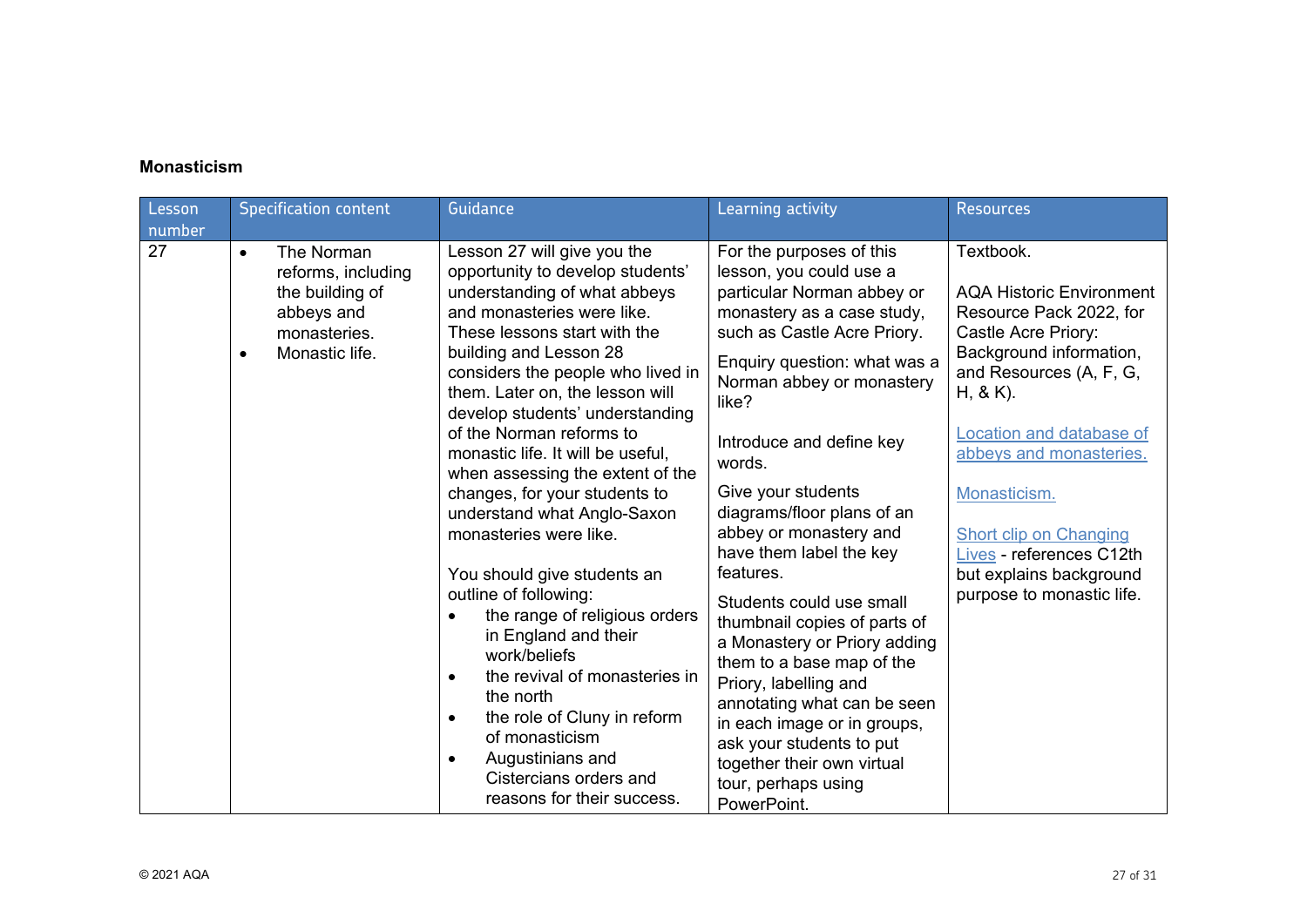| Lesson<br>number | <b>Specification content</b>                                                                                                  | Guidance                                                                                                                                                                                                                                                                                                                                                                                                                                                                                                   | Learning activity                                                                                                                                                                                                                                                                                                                                                                                                                                                                                                                             | <b>Resources</b>                                                                                                                                                                                                                                                                                                                                                       |
|------------------|-------------------------------------------------------------------------------------------------------------------------------|------------------------------------------------------------------------------------------------------------------------------------------------------------------------------------------------------------------------------------------------------------------------------------------------------------------------------------------------------------------------------------------------------------------------------------------------------------------------------------------------------------|-----------------------------------------------------------------------------------------------------------------------------------------------------------------------------------------------------------------------------------------------------------------------------------------------------------------------------------------------------------------------------------------------------------------------------------------------------------------------------------------------------------------------------------------------|------------------------------------------------------------------------------------------------------------------------------------------------------------------------------------------------------------------------------------------------------------------------------------------------------------------------------------------------------------------------|
| 28               | The Norman<br>$\bullet$<br>reforms, including<br>the building of<br>abbeys and<br>monasteries.<br>Monastic life.<br>$\bullet$ | Lesson 28 develops students'<br>understanding of what abbeys<br>and monasteries were like and<br>how they changed under Norman<br>rule. Students should've<br>considered what the key features<br>were, the layout and what went<br>on in an abbey or monastery. In<br>this lesson they'll move on to<br>consider how life changed under<br>the Normans.<br>For the purposes of this lesson,<br>you could use a particular<br>Norman abbey or monastery as<br>a case study, such as Castle<br>Acre Priory. | Enquiry question: How did<br>monastic life change under<br>the Normans?<br>Students may conduct<br>research into the range of<br>religious orders and write<br>short profiles of each order.<br>They should include where<br>they've settled in England<br>and a recent history (pre and<br>post-conquest).<br>What was the role of a monk<br>in each order? Students<br>draw a comparison table to<br>show differences and<br>similarities between each<br>order.<br><b>or</b><br>Students produce a 'guide to<br>being a Benedictine Monk'. | Textbook.<br><b>Monastic Revival</b><br>worksheet.<br><b>AQA Historic Environment</b><br>Resource Pack 2022, for<br>Castle Acre Priory:<br>Background information,<br>and Resources.<br><b>Castle Acre Priory.</b><br><b>Isleham Priory.</b><br>Battle abbey site.<br><b>AQA Historic Environment</b><br>Resource Pack 2022, for<br>Castle Acre Priory:<br>Resource L. |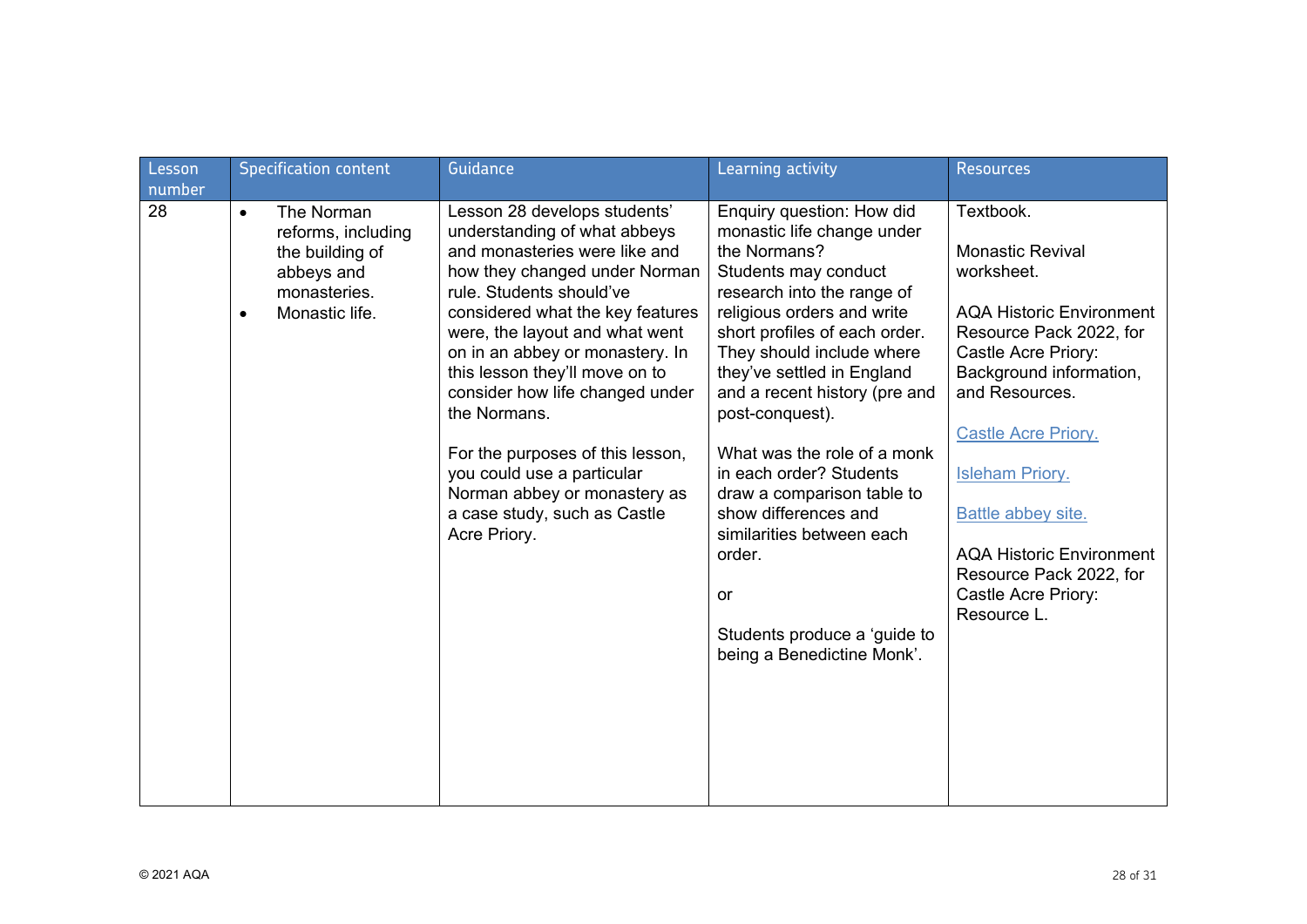| Lesson<br>number | <b>Specification content</b> | Guidance | Learning activity                                                                                                                                                                                                                                                    | <b>Resources</b> |
|------------------|------------------------------|----------|----------------------------------------------------------------------------------------------------------------------------------------------------------------------------------------------------------------------------------------------------------------------|------------------|
| 28<br>continued  |                              |          | As a class, focus on Cluny<br>and assess the role of this<br>order in the reform of<br>monasteries across England.<br>As a class, discuss the key<br>features of monastic<br>buildings and features of<br>monastic life. Consider what<br>changed under the Normans. |                  |
|                  |                              |          | or<br>Students write a short essay<br>of no more than 300 words<br>on how monastic life<br>changed under the Normans.                                                                                                                                                |                  |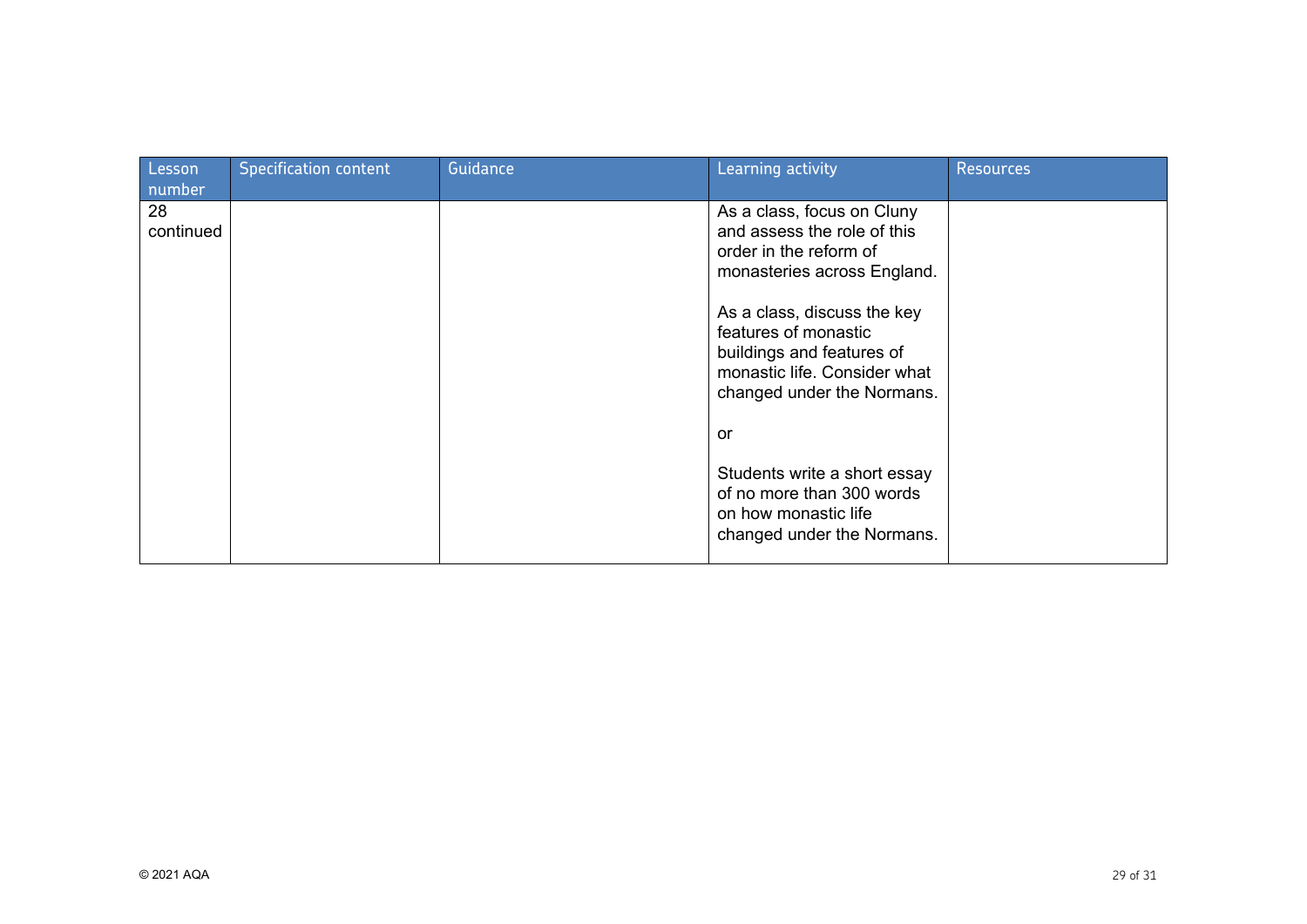| Lesson<br>number | <b>Specification content</b>                                                                                        | Guidance                                                                                                                                                                                                                      | Learning activity                                                                                                                                                                                                                                                                                                                                                                                                                                                                                                                                                                                                                                                                                                    | <b>Resources</b>                                                                                       |
|------------------|---------------------------------------------------------------------------------------------------------------------|-------------------------------------------------------------------------------------------------------------------------------------------------------------------------------------------------------------------------------|----------------------------------------------------------------------------------------------------------------------------------------------------------------------------------------------------------------------------------------------------------------------------------------------------------------------------------------------------------------------------------------------------------------------------------------------------------------------------------------------------------------------------------------------------------------------------------------------------------------------------------------------------------------------------------------------------------------------|--------------------------------------------------------------------------------------------------------|
| 29               | Learning.<br>$\bullet$<br>Schools and<br>$\bullet$<br>education.<br>Latin usage and the<br>$\bullet$<br>vernacular. | This lesson helps students:<br>understand the type of<br>education in Norman<br>England<br>understand who benefited<br>$\bullet$<br>from it<br>develop the idea that<br>$\bullet$<br>monasteries were centres of<br>learning. | Enquiry question: what was<br>education like in Norman<br>England?<br>Students complete a mind<br>map showing:<br>What type of learning<br>that went on in Norman<br>England?<br>Who was educated and<br>$\bullet$<br>in what?<br>Who did the teaching?<br>$\bullet$<br>Who spoke Latin?<br>$\bullet$<br>What other languages<br>$\bullet$<br>else were spoken?<br>Class debate (which ties in<br>with previous lessons about<br>abbeys and monasteries)<br>students consider the<br>following questions:<br>How did abbeys and<br>$\bullet$<br>monasteries contribute<br>to Norman society?<br>If you were an Anglo-<br>$\bullet$<br>Saxon monk what<br>changes would you<br>have experienced under<br>Norman rule? | Textbook and internet<br>research.<br>Academic article on<br>Norman language and<br>effect on English. |